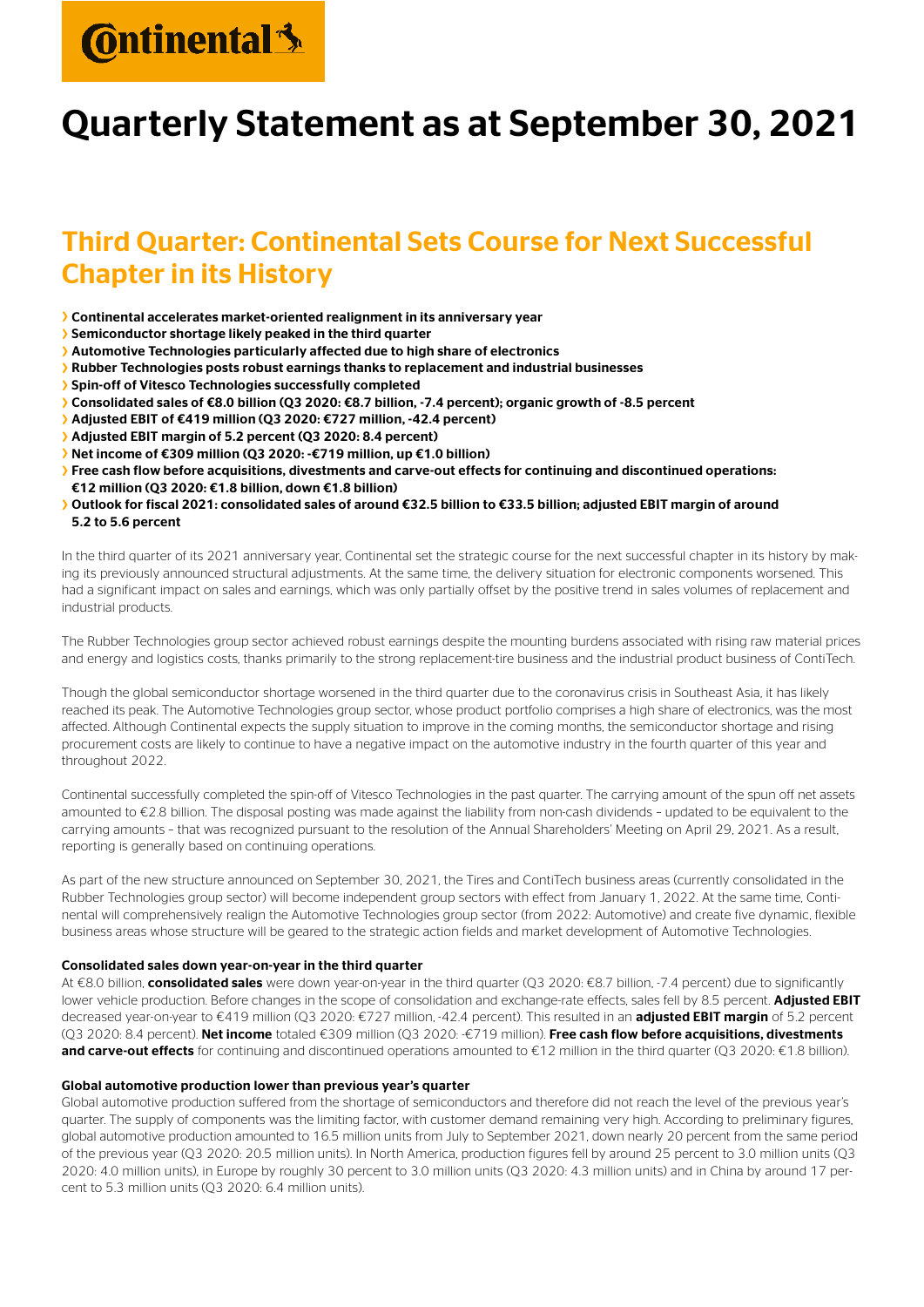#### Market outlook and forecast for fiscal 2021

As reported on October 22, 2021, Continental is adjusting its outlook for fiscal 2021 due to the following factors:

- › Given the ongoing shortages of semiconductor components as well as uncertainties in the supply chain and customer demand, Continental expects global production of passenger cars and light commercial vehicles to change by between -1 and +1 percent year-on-year in 2021. The outlook published on August 5, 2021, assumed that it would grow by between 8 and 10 percent.
- › Negative effects from cost inflation for key inputs including electronics and electromechanical components for Automotive Technologies, raw materials for Rubber Technologies as well as energy and logistics are becoming more material.

Assuming that exchange rates in the fourth quarter of 2021 do not materially differ to those of September 30, 2021, the aforementioned factors mean that the following changes have been made to the 2021 outlook for continuing operations:

- › Consolidated sales are expected to be around €32.5 billion to €33.5 billion (previously: €33.5 billion to €34.5 billion), and the adjusted EBIT margin is expected to be between 5.2 and 5.6 percent (previously: 6.5 to 7.0 percent).
- › The tax rate is expected to be around 23 percent (previously: 27 percent).
- › Capital expenditure before financial investments is expected to total around 6 percent of sales (previously: 7 percent).
- > Free cash flow before acquisitions, divestments and carve-out effects for continuing and discontinued operations is expected to be around €800 million to €1.2 billion (previously: €1.1 billion to €1.5 billion for continuing operations).

#### Development of the group sectors

Sales in the **Automotive Technologies** group sector decreased in the third quarter of 2021 by 15.9 percent to  $\epsilon$ 3.5 billion (Q3 2020: €4.1 billion). This decline was due to lower vehicle production. The adjusted EBIT margin came to -2.3 percent (Q3 2020: 1.9 percent), and organic growth came to -17.3 percent. Despite the difficult environment, Continental generated further orders for display solutions, taking the sales volume associated with these orders to a total of around €5.5 billion. For Automotive Technologies, Continental expects sales of around €14.5 billion to €15.0 billion (previously: €16.0 billion to €16.5 billion) and, as a result of the lower sales expectations, an adjusted EBIT margin in the range of around -2.0 to -2.5 percent (previously: 0.5 to 1.0 percent) for the year as a whole. The outlook continues to include additional logistics expenses of around €200 million in connection with shortages of semiconductor components, while additional expenses for research and development in the Autonomous Mobility and Safety business area are now expected to total around €100 million to €150 million (previously: €150 million to €200 million).

Sales in the **Rubber Technologies** group sector increased by 1.2 percent to €4.4 billion in the third quarter of 2021 (Q3 2020: €4.3 billion). The adjusted EBIT margin fell to 11.3 percent (Q3 2020: 15.0 percent). Organic sales growth came to 0.5 percent. The Tires business area continued to benefit from the strong replacement-tire business for trucks and passenger cars, while ContiTech boosted its sales of industrial products, namely products for off-highway applications, surface materials for industrial use and window and pool films for home and garden. In addition, the sales volume of drive belts for the industrial replacement market also increased. At the same time, rising raw material costs are having an increasingly detrimental impact on business in Rubber Technologies. In the third quarter, the costs rose year-onyear by around €225 million. For the year as a whole, sales of around €17.2 billion to €17.5 billion (previously: €17.2 billion to €17.8 billion) are expected, with an adjusted EBIT margin of around 12.3 to 12.7 percent (previously: 12.5 to 13.0 percent). As part of our adjusted EBIT margin range, we assume a year-on-year rise in raw material costs of around €550 million (previously: €500 million) as well as price increases for energy and logistics. The higher costs relate primarily to the Tires business area.

Following the spin-off of Vitesco Technologies, the **Contract Manufacturing** group sector is being reported for the first time. It comprises the continuing operations of the former Powertrain Technologies group sector. Sales amounted to €203 million in the third quarter of 2021, and the adjusted EBIT margin was 11.9 percent; internal cost allocation had a positive effect on the latter. For the year as a whole, sales of around €800 million to €900 million and an adjusted EBIT margin of around 9 percent are expected.

#### Revised number of employees after spin-off

As a consequence of the spin-off of Vitesco Technologies, the number of employees decreased to around 192,000 at the end of the third quarter of 2021, of whom around 40,000 are engineers and around 17,000 are software and IT specialists. Prior to the spin-off, Continental employed approximately 233,000 people.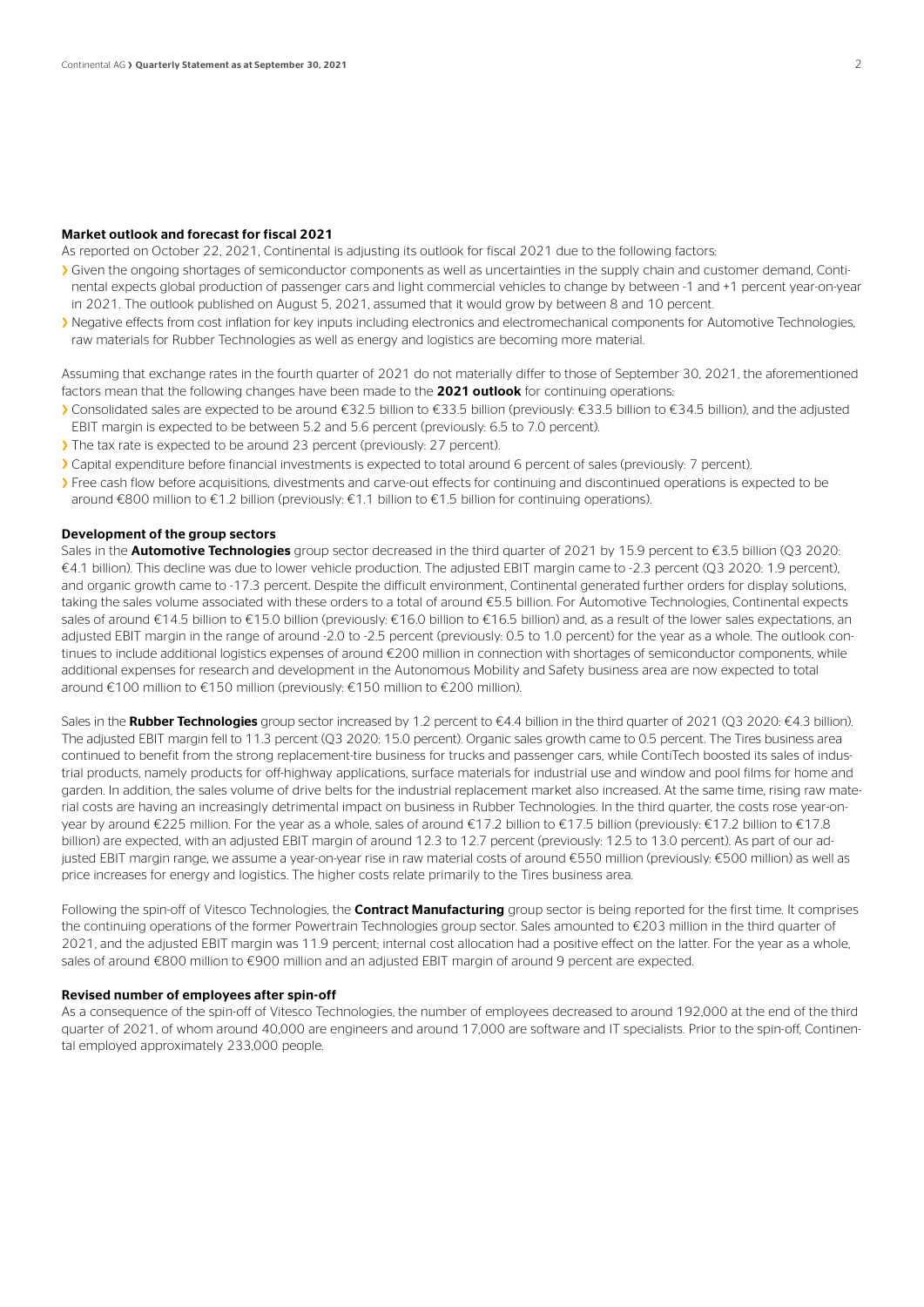### Key Figures for the Continental Group

The spin-off of parts of the Powertrain business area has resulted in the application of IFRS 5, *Non-current Assets Held for Sale and Discontinued Operations*. These parts make up most of the discontinued operations.

The following table shows the figures for continuing operations for the reporting and comparative periods. Only net income attributable to the shareholders of the parent and the corresponding figures for earnings per share refer to the Continental Group as a whole, comprising continuing and discontinued operations.

|                                                           | January 1 to September 30 |            | Third Quarter |          |  |
|-----------------------------------------------------------|---------------------------|------------|---------------|----------|--|
| $\epsilon$ millions                                       | 2021                      | 2020       | 2021          | 2020     |  |
| Sales                                                     | 24,970.2                  | 22,743.9   | 8,040.5       | 8,679.1  |  |
| EBITDA                                                    | 3,221.1                   | 1,655.3    | 975.2         | 605.1    |  |
| in % of sales                                             | 12.9                      | 7.3        | 12.1          | 7.0      |  |
| EBIT                                                      | 1,553.8                   | $-779.6$   | 418.5         | $-673.6$ |  |
| in % of sales                                             | 6.2                       | $-3.4$     | 5.2           | $-7.8$   |  |
| Net income attributable to the shareholders of the parent | 1,302.0                   | $-1,168.1$ | 309.1         | $-719.3$ |  |
| Basic earnings per share in €                             | 6.51                      | $-5.84$    | 1.55          | $-3.60$  |  |
| Diluted earnings per share in €                           | 6.51                      | $-5.84$    | 1.55          | $-3.60$  |  |
| Research and development expenses (net)                   | 1,987.7                   | 2,010.4    | 657.2         | 638.5    |  |
| in % of sales                                             | 8.0                       | 8.8        | 8.2           | 7.4      |  |
| Depreciation and amortization <sup>1</sup>                | 1,667.3                   | 2,434.9    | 556.7         | 1,278.7  |  |
| thereof impairment <sup>2</sup>                           | 13.1                      | 734.2      | 3.3           | 726.3    |  |
| Capital expenditure <sup>3</sup>                          | 1,107.2                   | 1,130.2    | 484.0         | 368.2    |  |
| in % of sales                                             | 4.4                       | 5.0        | 6.0           | 4.2      |  |
| Operating assets as at September 30                       | 18,806.0                  | 18,727.0   |               |          |  |
| Number of employees as at September 30 <sup>4</sup>       | 192,495                   | 194,443    |               |          |  |
| Adjusted sales <sup>5</sup>                               | 24,970.1                  | 22,543.4   | 8,040.5       | 8,678.2  |  |
| Adjusted operating result (adjusted EBIT) <sup>6</sup>    | 1,676.1                   | 721.1      | 419.1         | 727.3    |  |
| in % of adjusted sales                                    | 6.7                       | 3.2        | 5.2           | 8.4      |  |
| Free cash flow                                            | 733.3                     | 366.3      | $-31.1$       | 1,516.5  |  |
| Net indebtedness as at September 30                       | 3,964.4                   | n. a.      |               |          |  |
| Gearing ratio in %                                        | 32.3                      | n. a.      |               |          |  |

*1 Excluding impairment on financial investments.* 

*2 Impairment also includes necessary reversal of impairment losses. Expenses from derecognitions of brand values are likewise included in the comparative period.* 

*3 Capital expenditure on property, plant and equipment, and software.* 

*4 Excluding trainees.* 

*5 Before changes in the scope of consolidation.*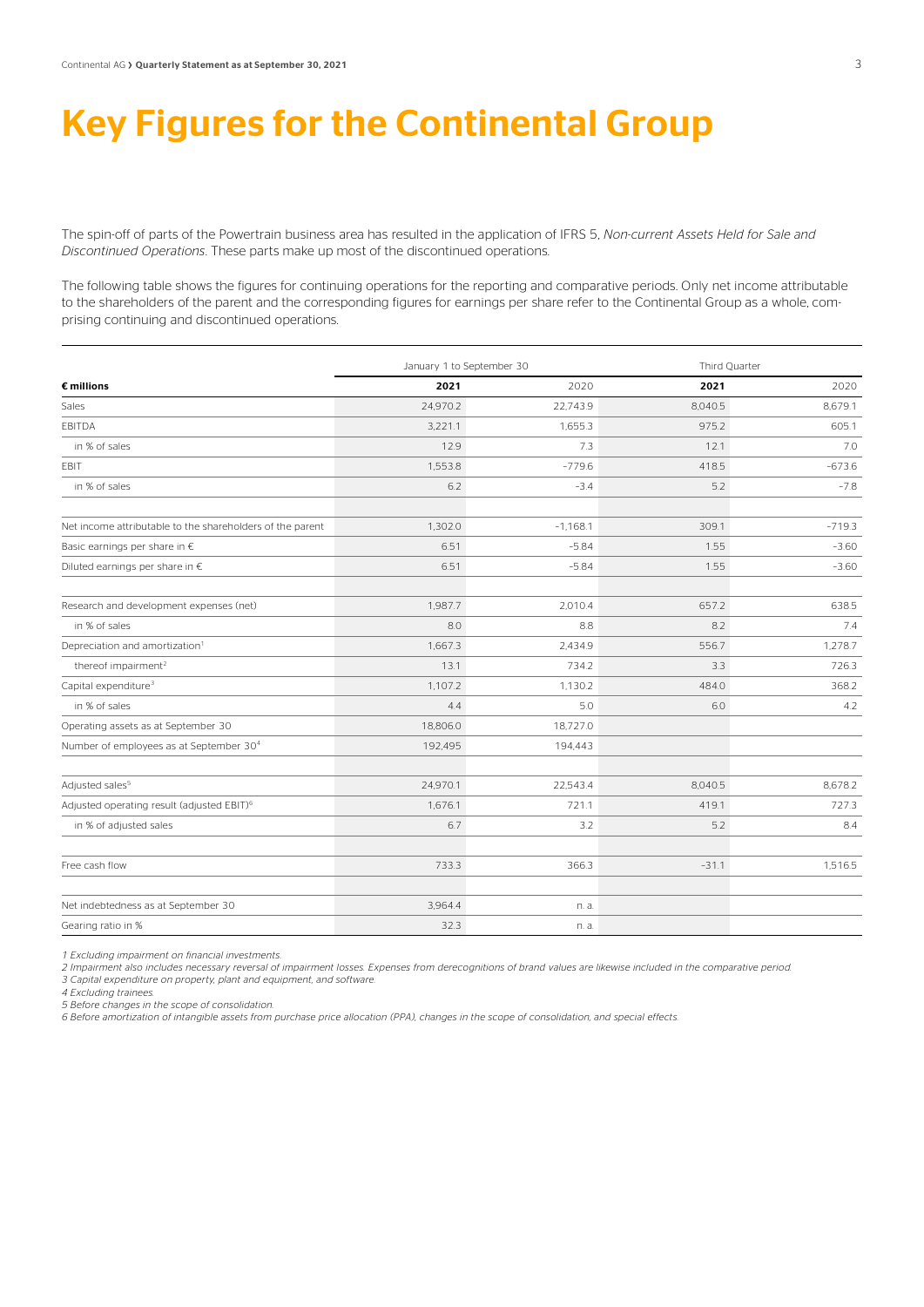## Key Figures for the Group Sectors

The spin-off of parts of the Powertrain business area has resulted in the application of IFRS 5, *Non-current Assets Held for Sale and Discontinued Operations*. These parts make up most of the discontinued operations.

The tables on the key figures for the group sectors show only the figures for continuing operations in the reporting and comparative periods for all group sectors. Following the spin-off of Vitesco Technologies, the Contract Manufacturing group sector is being reported for the first time. It comprises the continuing operations of the former Powertrain Technologies group sector. All key figures for the group sectors reflect this over the entire reporting period and are adjusted accordingly for the comparative period.

|                                                        |          | January 1 to September 30 | Third Quarter |          |
|--------------------------------------------------------|----------|---------------------------|---------------|----------|
| Automotive Technologies in € millions                  | 2021     | 2020                      | 2021          | 2020     |
| Sales                                                  | 11,386.8 | 10,939.0                  | 3,476.6       | 4,132.2  |
| EBITDA                                                 | 558.8    | 146.5                     | 106.4         | 59.2     |
| in % of sales                                          | 4.9      | 1.3                       | 3.1           | 1.4      |
| EBIT                                                   | $-200.9$ | $-1,320.4$                | $-153.1$      | $-897.4$ |
| in % of sales                                          | $-1.8$   | $-12.1$                   | $-4.4$        | $-21.7$  |
| Depreciation and amortization <sup>1</sup>             | 759.7    | 1,466.9                   | 259.5         | 956.6    |
| thereof impairment <sup>2</sup>                        | $-2.1$   | 717.2                     | $-0.2$        | 712.8    |
| Capital expenditure <sup>3</sup>                       | 625.5    | 570.9                     | 278.8         | 190.2    |
| in % of sales                                          | 5.5      | 5.2                       | 8.0           | 4.6      |
| Operating assets as at September 30                    | 8,086.3  | 8,243.0                   |               |          |
| Number of employees as at September 30 <sup>4</sup>    | 89,174   | 90,820                    |               |          |
|                                                        |          |                           |               |          |
| Adjusted sales <sup>5</sup>                            | 11,386.8 | 10,745.9                  | 3,476.6       | 4,132.2  |
| Adjusted operating result (adjusted EBIT) <sup>6</sup> | $-70.6$  | $-331.5$                  | $-81.5$       | 77.2     |
| in % of adjusted sales                                 | $-0.6$   | $-3.1$                    | $-2.3$        | 1.9      |

|                                                        |          | January 1 to September 30 |         | Third Quarter |  |
|--------------------------------------------------------|----------|---------------------------|---------|---------------|--|
| Rubber Technologies in € millions                      | 2021     | 2020                      | 2021    | 2020          |  |
| Sales                                                  | 12,969.6 | 11,266.5                  | 4,385.0 | 4,333.3       |  |
| EBITDA                                                 | 2,512.8  | 1,580.0                   | 743.3   | 637.7         |  |
| in % of sales                                          | 19.4     | 14.0                      | 17.0    | 14.7          |  |
| EBIT                                                   | 1,664.0  | 672.0                     | 462.5   | 334.0         |  |
| in % of sales                                          | 12.8     | 6.0                       | 10.5    | 7.7           |  |
| Depreciation and amortization <sup>1</sup>             | 848.8    | 908.0                     | 280.8   | 303.7         |  |
| thereof impairment <sup>2</sup>                        | 1.3      | 14.9                      | 0.0     | 13.5          |  |
| Capital expenditure <sup>3</sup>                       | 434.2    | 486.0                     | 188.9   | 147.5         |  |
| in % of sales                                          | 3.3      | 4.3                       | 4.3     | 3.4           |  |
| Operating assets as at September 30                    | 9,790.8  | 10,029.5                  |         |               |  |
| Number of employees as at September 30 <sup>4</sup>    | 99,927   | 99,786                    |         |               |  |
|                                                        |          |                           |         |               |  |
| Adjusted sales <sup>5</sup>                            | 12,969.5 | 11,259.1                  | 4,385.0 | 4,332.4       |  |
| Adjusted operating result (adjusted EBIT) <sup>6</sup> | 1,748.0  | 1,068.3                   | 496.5   | 650.9         |  |
| in % of adjusted sales                                 | 13.5     | 9.5                       | 11.3    | 15.0          |  |

*1 Excluding impairment on financial investments.* 

*2 Impairment also includes necessary reversal of impairment losses. Expenses from derecognitions of brand values are likewise included in the comparative period. 3 Capital expenditure on property, plant and equipment, and software.* 

*4 Excluding trainees.* 

*5 Before changes in the scope of consolidation.*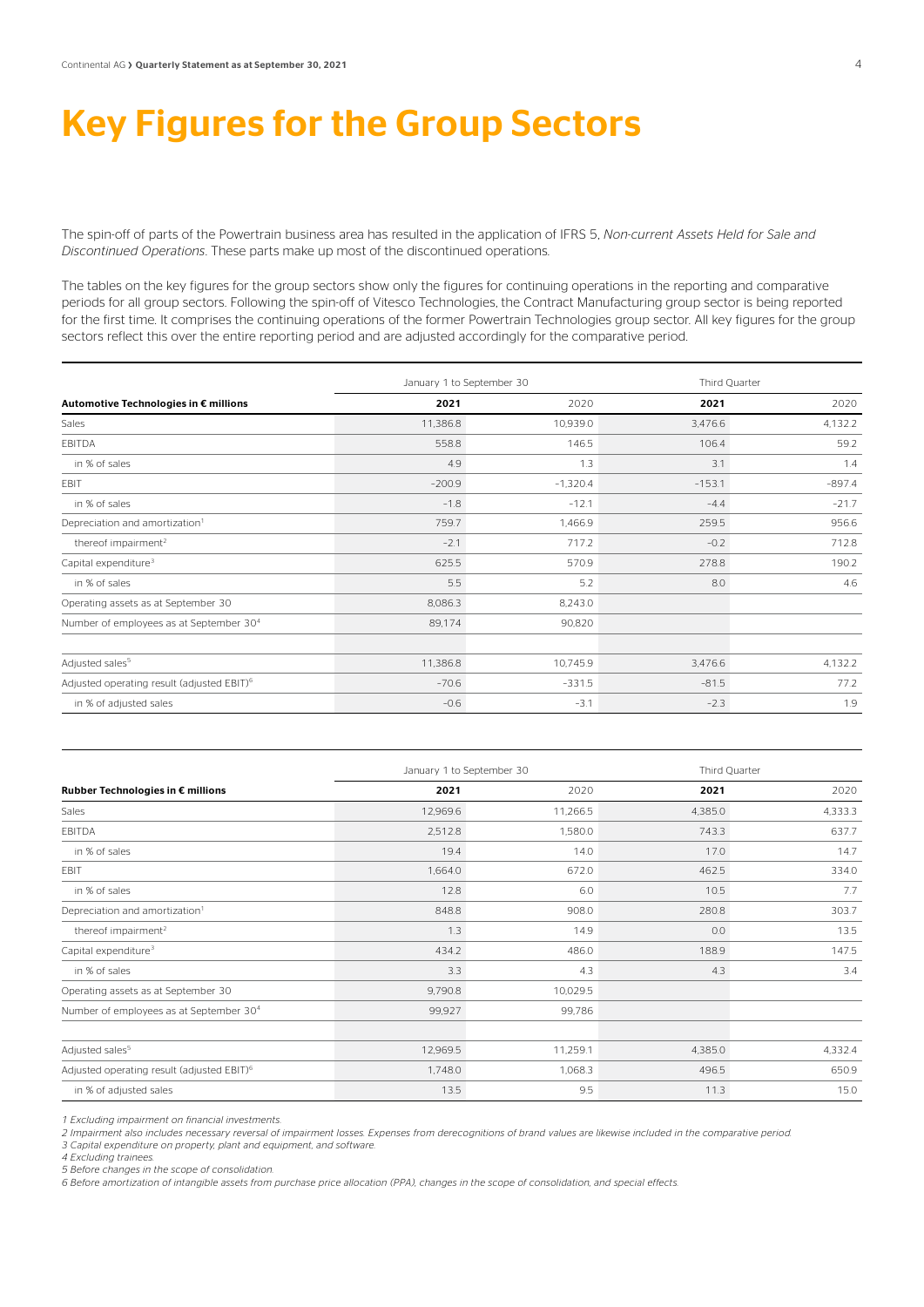|                                                        |       | January 1 to September 30 | Third Quarter |         |  |
|--------------------------------------------------------|-------|---------------------------|---------------|---------|--|
| Contract Manufacturing in € millions                   | 2021  | 2020                      | 2021          | 2020    |  |
| Sales                                                  | 692.8 | 686.2                     | 202.7         | 254.0   |  |
| EBITDA                                                 | 177.0 | 2.4                       | 77.9          | $-71.4$ |  |
| in % of sales                                          | 25.5  | 0.3                       | 38.4          | $-28.1$ |  |
| EBIT                                                   | 124.6 | $-46.3$                   | 63.2          | $-86.6$ |  |
| in % of sales                                          | 18.0  | $-6.7$                    | 31.2          | $-34.1$ |  |
| Depreciation and amortization <sup>1</sup>             | 52.4  | 48.7                      | 14.7          | 15.2    |  |
| thereof impairment <sup>2</sup>                        | 13.7  | 2.1                       | 3.3           | 0.0     |  |
| Capital expenditure <sup>3</sup>                       | 10.8  | 21.3                      | 4.2           | 9.1     |  |
| in % of sales                                          | 1.6   | 3.1                       | 2.1           | 3.6     |  |
| Operating assets as at September 30                    | 807.1 | 271.5                     |               |         |  |
| Number of employees as at September 30 <sup>4</sup>    | 2,944 | 3,432                     |               |         |  |
|                                                        |       |                           |               |         |  |
| Adjusted sales <sup>5</sup>                            | 692.8 | 686.2                     | 202.7         | 254.0   |  |
| Adjusted operating result (adjusted EBIT) <sup>6</sup> | 97.4  | 66.3                      | 24.1          | 22.4    |  |
| in % of adjusted sales                                 | 14.1  | 9.7                       | 11.9          | 8.8     |  |

*1 Excluding impairment on financial investments.* 

*2 Impairment also includes necessary reversal of impairment losses.* 

*3 Capital expenditure on property, plant and equipment, and software. 4 Excluding trainees.* 

*5 Before changes in the scope of consolidation.*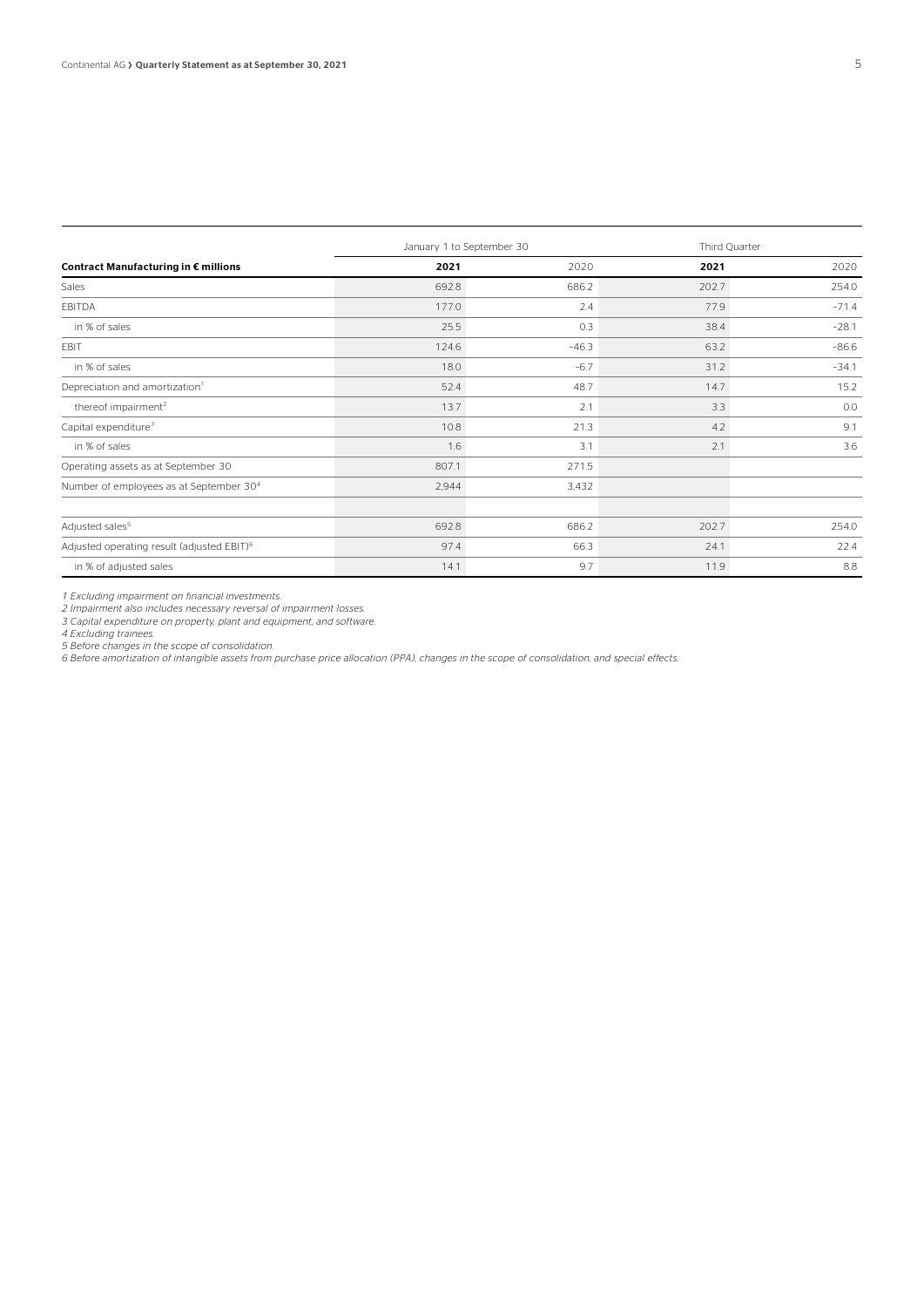### Consolidated Statement of Income

The spin-off of parts of the Powertrain segment has resulted in the application of IFRS 5, *Non-current Assets Held for Sale and Discontinued Operations*. These parts make up most of the discontinued operations.

The items in the consolidated statement of income show the figures for continuing operations in the reporting and comparative periods. Net income comprises earnings after tax from continuing operations and discontinued operations.

|                                                                                                  | January 1 to September 30 |             | Third Quarter |            |  |
|--------------------------------------------------------------------------------------------------|---------------------------|-------------|---------------|------------|--|
| $\epsilon$ millions                                                                              | 2021                      | 2020        | 2021          | 2020       |  |
| Sales                                                                                            | 24,970.2                  | 22,743.9    | 8,040.5       | 8,679.1    |  |
| Cost of sales                                                                                    | $-18.991.8$               | $-17,525.9$ | $-6.257.3$    | $-6.375.6$ |  |
| Gross margin on sales                                                                            | 5,978.4                   | 5,218.0     | 1,783.2       | 2,303.5    |  |
| Research and development expenses                                                                | $-2.546.5$                | $-2.435.8$  | $-845.6$      | $-788.3$   |  |
| Selling and logistics expenses                                                                   | $-1.772.8$                | $-1.694.0$  | $-605.8$      | $-546.4$   |  |
| Administrative expenses                                                                          | $-749.2$                  | $-684.1$    | $-237.4$      | $-220.9$   |  |
| Other income                                                                                     | 1.232.0                   | 897.6       | 479.7         | 265.8      |  |
| Other expenses                                                                                   | $-638.1$                  | $-2.087.9$  | $-193.2$      | $-1.690.4$ |  |
| Income from equity-accounted investees                                                           | 49.6                      | 6.1         | 37.6          | 3.0        |  |
| Other income from investments                                                                    | 0.4                       | 0.5         | 0.0           | 0.1        |  |
| <b>EBIT</b>                                                                                      | 1.553.8                   | $-779.6$    | 418.5         | $-673.6$   |  |
| Interest income                                                                                  | 64.3                      | 66.0        | 20.8          | 20.2       |  |
| Interest expense                                                                                 | $-171.2$                  | $-189.5$    | $-52.9$       | $-67.8$    |  |
| Effects from currency translation                                                                | $-65.0$                   | $-40.1$     | $-24.5$       | $-60.4$    |  |
| Effects from changes in the fair value of derivative instruments, and other<br>valuation effects | 58.6                      | 67.8        | $-34.1$       | 34.1       |  |
| <b>Financial result</b>                                                                          | $-113.3$                  | $-95.8$     | $-90.7$       | $-73.9$    |  |
| Earnings before tax from continuing operations                                                   | 1,440.5                   | $-875.4$    | 327.8         | -747.5     |  |
| Income tax expense                                                                               | $-264.5$                  | 116.8       | $-64.8$       | 110.6      |  |
| Earnings after tax from continuing operations                                                    | 1,176.0                   | $-758.6$    | 263.0         | $-636.9$   |  |
| Earnings after tax from discontinued operations                                                  | 156.9                     | $-389.8$    | 54.7          | $-66.4$    |  |
| Net income                                                                                       | 1,332.9                   | $-1,148.4$  | 317.7         | $-703.3$   |  |
| Non-controlling interests                                                                        | $-30.9$                   | $-19.7$     | $-8.6$        | $-16.0$    |  |
| Net income attributable to the shareholders of the parent                                        | 1,302.0                   | $-1.168.1$  | 309.1         | $-719.3$   |  |
| Earnings per share (in $\epsilon$ ) relating to                                                  |                           |             |               |            |  |
| Basic earnings per share from continuing operations                                              | 5.73                      | $-3.86$     | 1.27          | $-3.26$    |  |
| Consolidated basic earnings per share                                                            | 6.51                      | $-5.84$     | 1.55          | $-3.60$    |  |
| Diluted earnings per share from continuing operations                                            | 5.73                      | $-3.86$     | 1.27          | $-3.26$    |  |
| Consolidated diluted earnings per share                                                          | 6.51                      | $-5.84$     | 1.55          | $-3.60$    |  |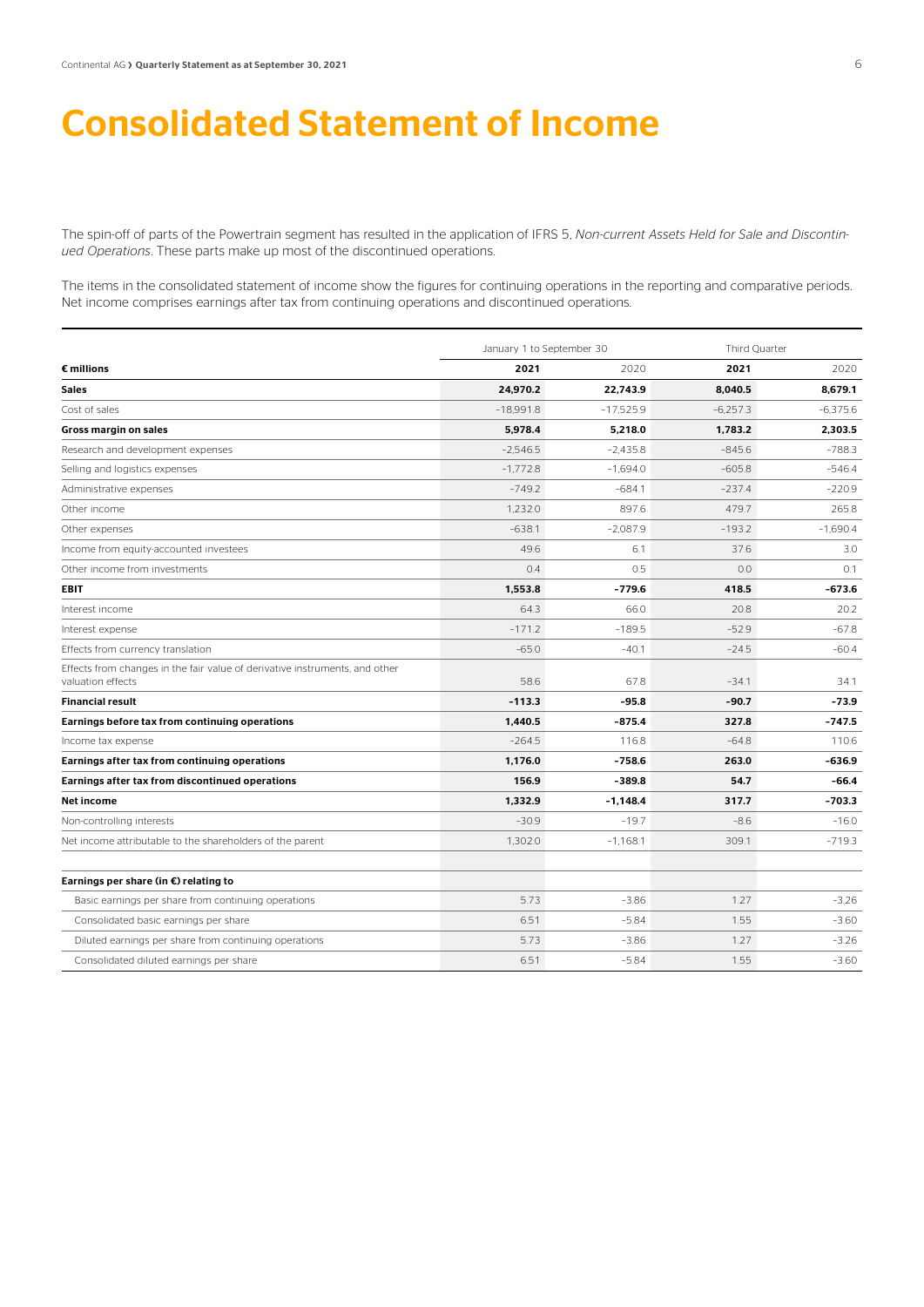## Consolidated Statement of Comprehensive Income

The spin-off of parts of the Powertrain segment has resulted in the application of IFRS 5, *Non-current Assets Held for Sale and Discontinued Operations*. These parts make up most of the discontinued operations.

The items in the consolidated statement of comprehensive income show the figures for the Continental Group as a whole in the reporting and comparative periods. In addition, comprehensive income is shown separately for continuing operations and discontinued operations.

|                                                                                                    | January 1 to September 30 |                          | Third Ouarter |                          |
|----------------------------------------------------------------------------------------------------|---------------------------|--------------------------|---------------|--------------------------|
| $\epsilon$ millions                                                                                | 2021                      | 2020                     | 2021          | 2020                     |
| Net income                                                                                         | 1.332.9                   | $-1.148.4$               | 317.7         | $-703.3$                 |
| Items that will not be reclassified to profit or loss                                              |                           |                          |               |                          |
| Remeasurement of defined benefit plans <sup>1</sup>                                                | 849.9                     | $-251.6$                 | 205.2         | 43.4                     |
| Fair value adjustments <sup>1</sup>                                                                | 871.5                     | $-272.8$                 | 212.4         | 30.9                     |
| Investments in equity-accounted investees <sup>2</sup>                                             | $-0.1$                    | 0.0                      | $-0.1$        | 0.0                      |
| Currency translation <sup>1</sup>                                                                  | $-21.5$                   | 21.2                     | $-7.1$        | 12.5                     |
| Other investments                                                                                  | 86.1                      | $-3.2$                   | $-27.7$       | $-3.2$                   |
| Fair value adjustments                                                                             | 85.8                      | $-0.3$                   | $-28.3$       | $-0.3$                   |
| Investments in equity-accounted investees                                                          | 0.9                       | $-2.9$                   | 0.9           | $-2.9$                   |
| Currency translation <sup>1</sup>                                                                  | $-0.6$                    | $\overline{\phantom{0}}$ | $-0.3$        | $\overline{\phantom{m}}$ |
| Tax on other comprehensive income                                                                  | $-231.9$                  | $-28.0$                  | $-66.0$       | $-4.1$                   |
| Items that may be reclassified subsequently to profit or loss                                      |                           |                          |               |                          |
| Currency translation <sup>1</sup>                                                                  | 459.4                     | $-1.028.9$               | 37.9          | $-356.4$                 |
| Difference from currency translation <sup>1</sup>                                                  | 398.2                     | $-1.031.7$               | $-24.9$       | $-359.2$                 |
| Reclassification adjustments to profit and loss                                                    | 68.0                      | 0.7                      | 69.6          | 0.7                      |
| Investments in equity-accounted investees <sup>2</sup>                                             | $-6.8$                    | 2.1                      | $-6.8$        | 2.1                      |
| Tax on other comprehensive income                                                                  | $-1.0$                    |                          | $-1.0$        |                          |
| Other comprehensive income                                                                         | 1,162.5                   | $-1,311.7$               | 148.4         | $-320.3$                 |
| <b>Comprehensive income</b>                                                                        | 2,495.4                   | $-2,460.1$               | 466.1         | $-1,023.6$               |
| Attributable to non-controlling interests                                                          | $-51.4$                   | 32.4                     | $-16.9$       | 20.1                     |
| Attributable to the shareholders of the parent                                                     | 2.444.0                   | $-2.427.7$               | 449.2         | $-1.003.5$               |
| The share of comprehensive income attributable to the shareholders of the<br>parent is as follows: |                           |                          |               |                          |
| Continuing operations                                                                              | 2.030.1                   | $-1.796.4$               | 273.5         | $-882.7$                 |
| Discontinued operations                                                                            | 413.9                     | $-631.3$                 | 175.7         | $-120.8$                 |

*1 Including non-controlling interests.* 

*2 Including taxes.*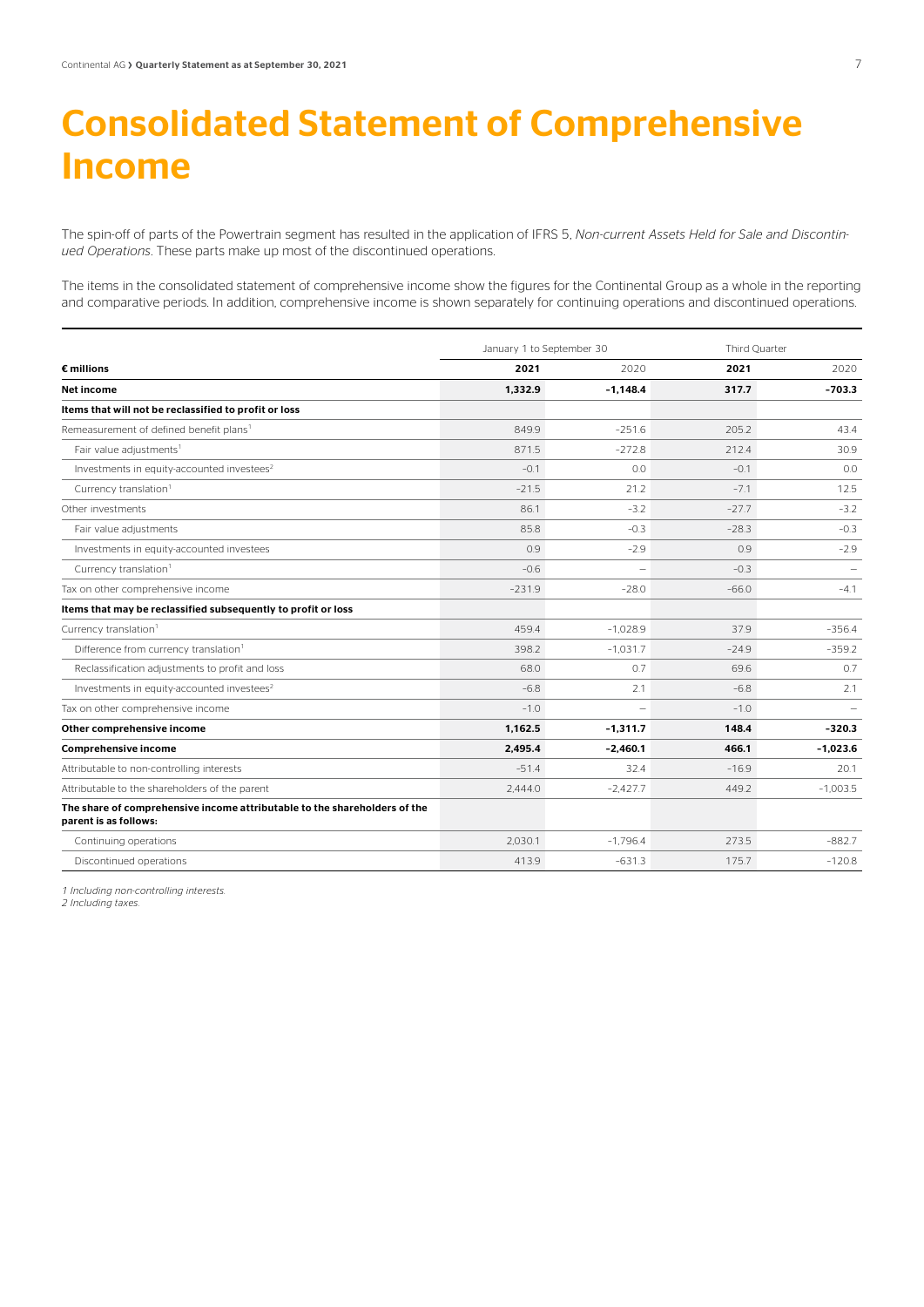### Consolidated Statement of Financial Position

The spin-off of parts of the Powertrain segment has resulted in the application of IFRS 5, *Non-current Assets Held for Sale and Discontinued Operations*. These parts make up most of the discontinued operations.

Following the deconsolidation of Vitesco Technologies, all items in the reporting period represent continuing operations. The figures for the comparative periods show continuing and discontinued operations.

| Assets in € millions                                               | September 30, 2021 | December 31, 2020 | September 30, 2020 |
|--------------------------------------------------------------------|--------------------|-------------------|--------------------|
| Goodwill                                                           | 3.616.7            | 4.361.6           | 4.373.8            |
| Other intangible assets                                            | 1.062.0            | 1.346.9           | 1.516.4            |
| Property, plant and equipment                                      | 10.988.4           | 13.760.6          | 13,698.7           |
| Investment property                                                | 18.7               | 12.2              | 11.3               |
| Investments in equity-accounted investees                          | 309.3              | 351.3             | 389.7              |
| Other investments                                                  | 153.8              | 123.4             | 163.6              |
| Deferred tax assets                                                | 2.610.9            | 2.751.4           | 2.558.1            |
| Defined benefit assets                                             | 83.5               | 82.7              | 10.2               |
| Long-term derivative instruments and interest-bearing investments  | 119.1              | 142.6             | 126.8              |
| Long-term other financial assets                                   | 169.7              | 161.0             | 119.8              |
| Long-term other assets                                             | 16.7               | 24.2              | 26.5               |
| <b>Non-current assets</b>                                          | 19,148.8           | 23.117.9          | 22,994.9           |
| Inventories                                                        | 4.936.6            | 4.238.2           | 4,427.4            |
| Trade accounts receivable                                          | 7.235.4            | 7.353.2           | 7.989.5            |
| Short-term contract assets                                         | 96.8               | 119.1             | 118.4              |
| Short-term other financial assets                                  | 123.4              | 146.8             | 148.7              |
| Short-term other assets                                            | 1,067.9            | 1,352.5           | 1,371.4            |
| Income tax receivables                                             | 297.8              | 234.8             | 239.5              |
| Short-term derivative instruments and interest-bearing investments | 199.5              | 114.0             | 141.6              |
| Cash and cash equivalents                                          | 2.285.9            | 2.938.7           | 2,515.5            |
| Assets held for sale                                               | 110.0              | 22.8              | 18.2               |
| <b>Current assets</b>                                              | 16,353.3           | 16,520.1          | 16,970.2           |
| <b>Total assets</b>                                                | 35,502.1           | 39,638.0          | 39,965.1           |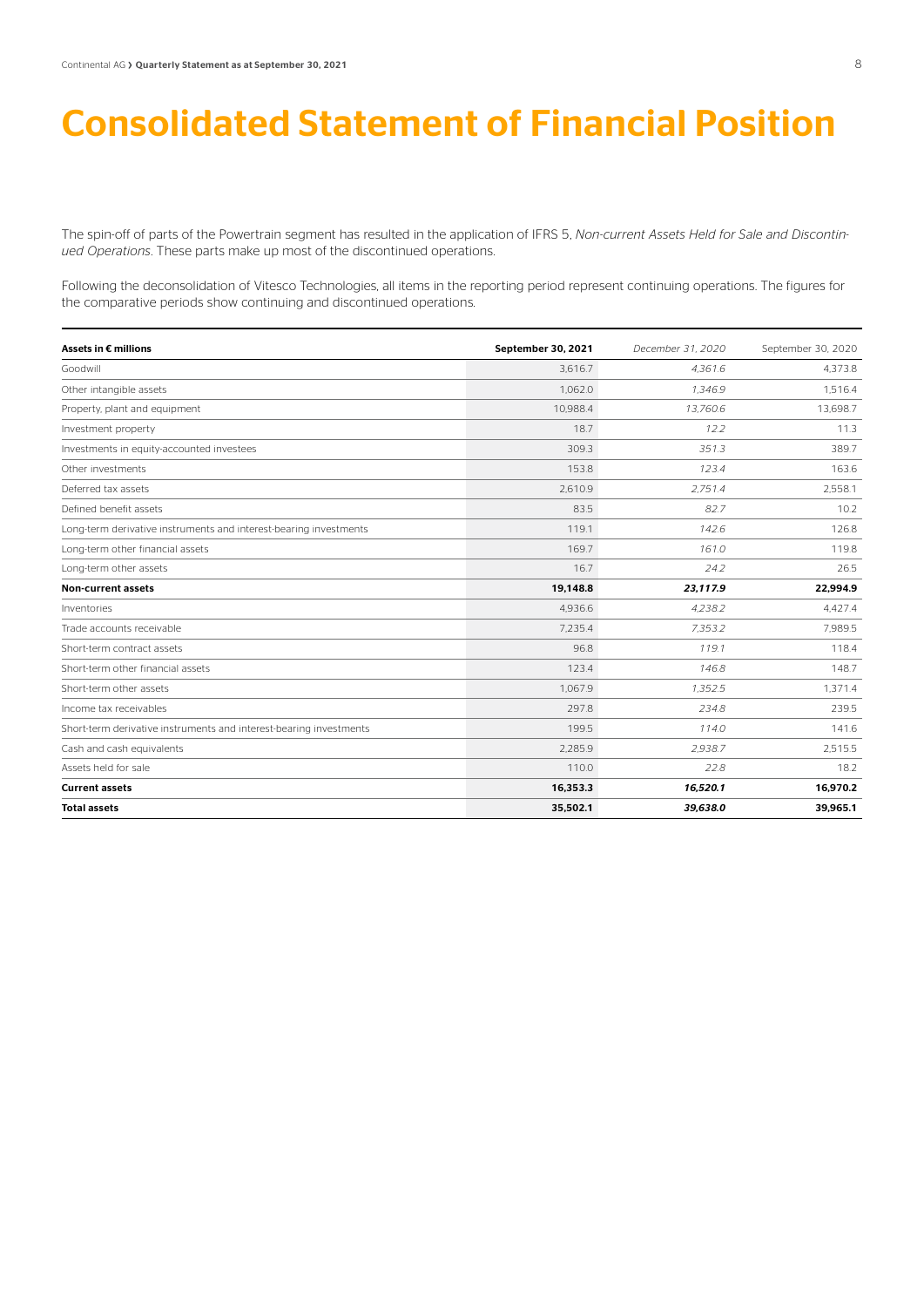| Equity and liabilities in € millions                  | September 30, 2021 | December 31, 2020 | September 30, 2020 |
|-------------------------------------------------------|--------------------|-------------------|--------------------|
| Subscribed capital                                    | 512.0              | 512.0             | 512.0              |
| Capital reserves                                      | 4.155.6            | 4.155.6           | 4.155.6            |
| Retained earnings                                     | 10.105.6           | 11,960.2          | 11,753.9           |
| Other comprehensive income                            | $-2.895.8$         | $-4.365.4$        | $-4,168.6$         |
| Equity attributable to the shareholders of the parent | 11,877.4           | 12,262.4          | 12,252.9           |
| Non-controlling interests                             | 413.9              | 376.7             | 381.3              |
| <b>Total equity</b>                                   | 12,291.3           | 12.639.1          | 12.634.2           |
| Long-term employee benefits                           | 4.499.3            | 6.109.9           | 5.837.1            |
| Deferred tax liabilities                              | 358.6              | 168.6             | 211.8              |
| Long-term provisions for other risks and obligations  | 829.9              | 1.242.6           | 1.467.8            |
| Long-term indebtedness                                | 4,593.3            | 5.144.4           | 5,138.5            |
| Long-term other financial liabilities                 | 7.0                | 6.7               | 31.0               |
| Long-term contract liabilities                        | 7.3                | 7.0               | 12.7               |
| Long-term other liabilities                           | 63.0               | 63.9              | 47.2               |
| <b>Non-current liabilities</b>                        | 10,358.4           | 12,743.1          | 12,746.1           |
| Short-term employee benefits                          | 1.270.0            | 1.236.5           | 1.351.6            |
| Trade accounts payable                                | 5.376.2            | 5.933.1           | 6.008.7            |
| Short-term contract liabilities                       | 205.9              | 291.0             | 279.6              |
| Income tax payables                                   | 614.3              | 790.1             | 930.2              |
| Short-term provisions for other risks and obligations | 1,168.8            | 1.725.4           | 1,356.6            |
| Short-term indebtedness                               | 1.975.6            | 2,190.0           | 2,568.8            |
| Short-term other financial liabilities                | 1.289.2            | 1.287.9           | 1.114.5            |
| Short-term other liabilities                          | 914.8              | 801.8             | 974.8              |
| Liabilities held for sale                             | 37.6               |                   |                    |
| <b>Current liabilities</b>                            | 12,852.4           | 14,255.8          | 14,584.8           |
| <b>Total equity and liabilities</b>                   | 35,502.1           | 39.638.0          | 39,965.1           |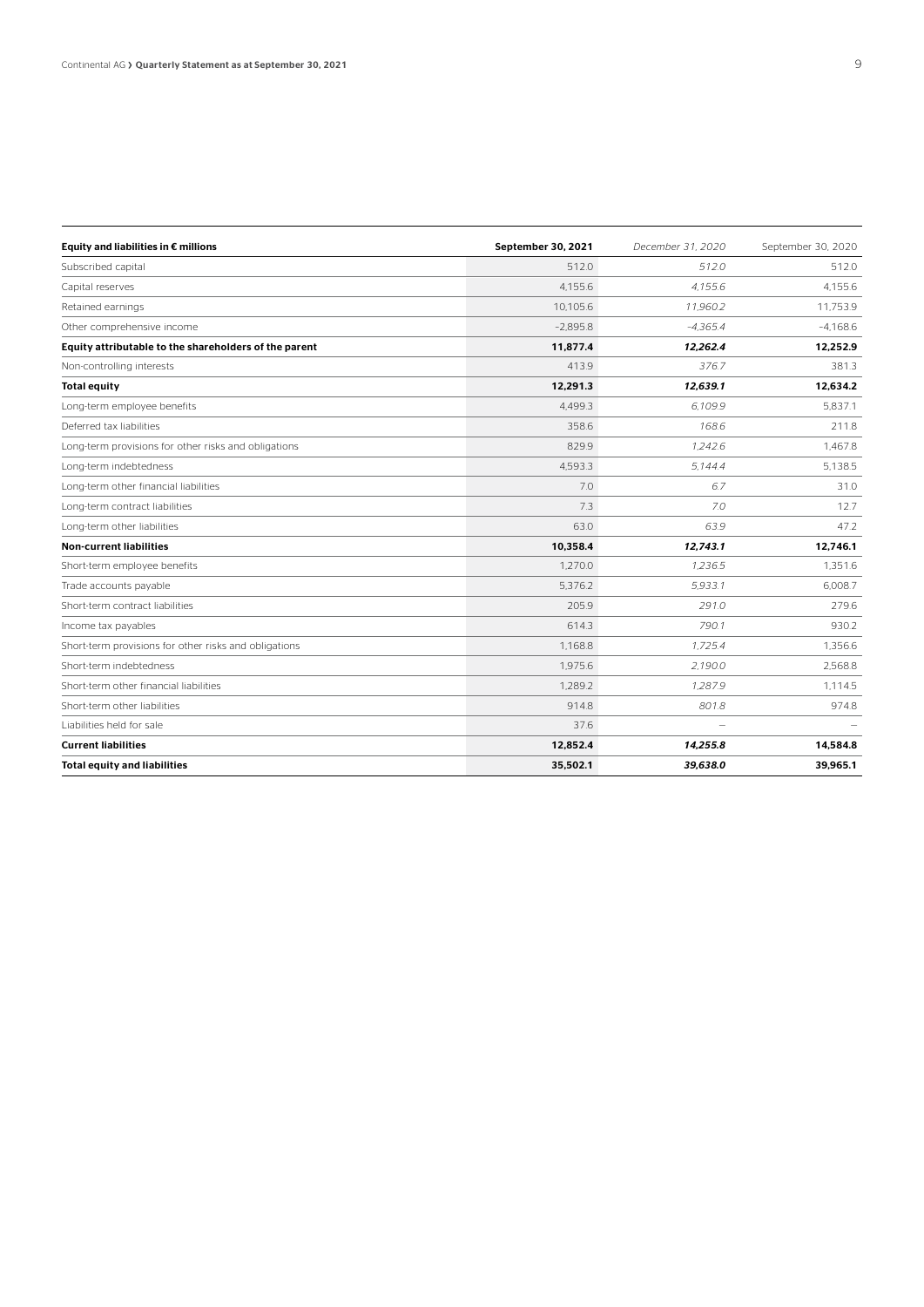### Consolidated Statement of Cash Flows

The spin-off of parts of the Powertrain segment has resulted in the application of IFRS 5, *Non-current Assets Held for Sale and Discontinued Operations*. These parts make up most of the discontinued operations.

The items in the consolidated statement of cash flows show the figures for the Continental Group as a whole in the reporting and comparative periods. In addition, cash flow arising from operating activities, investing activities and financing activities is shown separately for continuing operations and discontinued operations.

|                                                                                                                     | January 1 to September 30 |                      |          | Third Quarter |  |
|---------------------------------------------------------------------------------------------------------------------|---------------------------|----------------------|----------|---------------|--|
| $\epsilon$ millions                                                                                                 | 2021                      | 2020                 | 2021     | 2020          |  |
| Net income                                                                                                          | 1,332.9                   | $-1,148.4$           | 317.7    | $-703.3$      |  |
| Income tax expense                                                                                                  | 427.0                     | $-60.6$              | 118.5    | $-499$        |  |
| Financial result                                                                                                    | 108.0                     | 142.8                | 93.4     | 79.8          |  |
| <b>EBIT</b>                                                                                                         | 1,867.9                   | $-1,066.2$           | 529.6    | $-673.4$      |  |
| Interest paid                                                                                                       | $-130.6$                  | $-120.5$             | $-43.7$  | $-49.6$       |  |
| Interest received                                                                                                   | 29.3                      | 25.5                 | 3.5      | 7.3           |  |
| Income tax paid                                                                                                     | $-615.8$                  | $-555.4$             | $-190.8$ | $-185.4$      |  |
| Dividends received                                                                                                  | 13.2                      | 19.0                 | 12.3     | 8.1           |  |
| Depreciation, amortization, impairment and reversal of impairment losses                                            | 1.824.0                   | 2.843.4 <sup>1</sup> | 556.7    | 1.398.31      |  |
| Income from equity-accounted investees and other investments, incl. impairment<br>and reversal of impairment losses | $-5.4$                    | $-6.6$               | $-5.4$   | $-3.2$        |  |
| Gains/losses from the disposal of assets, companies and business operations                                         | $-90.6$                   | $-183.2$             | $-79.2$  | $-11.4$       |  |
| Changes in                                                                                                          |                           |                      |          |               |  |
| inventories                                                                                                         | $-1,415.4$                | 40.8                 | $-460.5$ | 334.4         |  |
| trade accounts receivable                                                                                           | $-224.2$                  | $-483.4$             | $-213.0$ | $-1.694.4$    |  |
| trade accounts payable                                                                                              | 530.5                     | $-846.8$             | 218.4    | 1,602.0       |  |
| employee benefits and other provisions                                                                              | 187.5                     | 1,125.4              | 10.8     | 966.0         |  |
| other assets and liabilities                                                                                        | 79.7                      | 223.6                | 139.0    | 490.9         |  |
| Cash flow arising from operating activities                                                                         | 2,050.1                   | 1,015.6              | 477.7    | 2.189.6       |  |
| Cash flow arising from operating activities - continuing operations                                                 | 1.586.2                   | 1.177.8              | 277.7    | 1.866.4       |  |
| Cash flow arising from operating activities - discontinued operations                                               | 463.9                     | $-162.2$             | 200.0    | 323.2         |  |
| Cash flow from the disposal of assets                                                                               | 48.1                      | 46.6                 | 11.5     | 15.2          |  |
| Capital expenditure on property, plant and equipment, and software                                                  | $-1,112.2$                | $-1.235.9$           | $-486.2$ | $-425.3$      |  |
| Capital expenditure on intangible assets from development projects and<br>miscellaneous                             | $-46.3$                   | $-153.0$             | $-10.8$  | $-33.9$       |  |
| Cash flow from the disposal of companies and business operations                                                    | 143.1                     | 301.9                | 140.3    | 17.4          |  |
| Acquisition of companies and business operations                                                                    | $-43.6$                   | $-26.8$              | $-12.5$  | $-12.3$       |  |
| Cash flow arising from investing activities                                                                         | $-1,010.9$                | $-1,067.2$           | $-357.7$ | -438.9        |  |
| Cash flow arising from investing activities - continuing operations                                                 | $-852.9$                  | $-811.5$             | $-308.8$ | $-349.9$      |  |
| Cash flow arising from investing activities - discontinued operations                                               | $-158.0$                  | $-255.7$             | $-48.9$  | $-89.0$       |  |

*1 Includes expenses from derecognitions of brand values.*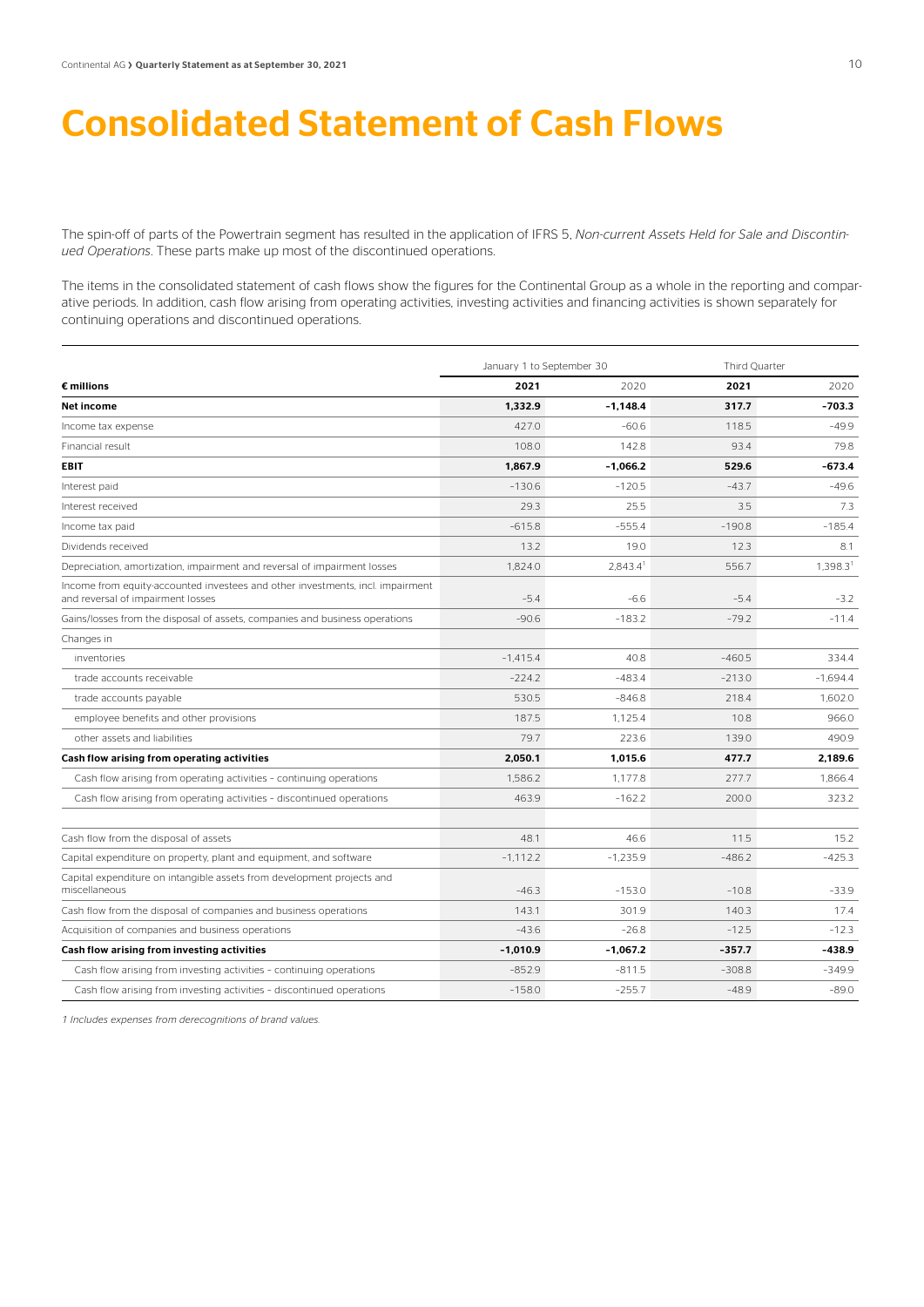|                                                                                               | January 1 to September 30 |          |                                 | Third Ouarter |  |
|-----------------------------------------------------------------------------------------------|---------------------------|----------|---------------------------------|---------------|--|
| $\epsilon$ millions                                                                           | 2021                      | 2020     | 2021                            | 2020          |  |
| Cash flow before financing activities (free cash flow)                                        | 1.039.2                   | $-51.6$  | 120.0                           | 1.750.7       |  |
| Change in indebtedness                                                                        | $-741.6$                  | 157.1    | 10.3                            | $-847.1$      |  |
| Successive purchases                                                                          | $\qquad \qquad -$         | $-172.8$ | $\hspace{0.1mm}-\hspace{0.1mm}$ | $-170.0$      |  |
| Dividends paid                                                                                | $\sim$                    | $-600.0$ | $\overline{\phantom{a}}$        | $-600.0$      |  |
| Dividends paid to and cash changes from equity transactions with<br>non-controlling interests | $-27.0$                   | $-21.9$  | $-0.2$                          | $-2.2$        |  |
| Cash flow arising from financing activities                                                   | $-768.6$                  | $-637.6$ | 10.1                            | $-1.619.3$    |  |
| Cash flow arising from financing activities - continuing operations                           | $-745.9$                  | $-639.5$ | 20.7                            | $-1.626.0$    |  |
| Cash flow arising from financing activities - discontinued operations                         | $-22.7$                   | 1.9      | $-10.6$                         | 6.7           |  |
|                                                                                               |                           |          |                                 |               |  |
| Change in cash and cash equivalents                                                           | 270.6                     | $-689.2$ | 130.1                           | 131.4         |  |
| Cash and cash equivalents at the beginning of the reporting period                            | 2.938.7                   | 3.341.8  | 3.134.6                         | 2,455.6       |  |
| Effect of exchange-rate changes on cash and cash equivalents                                  | 61.9                      | $-137.1$ | 6.5                             | $-71.5$       |  |
| Cash and cash equivalents from continuing and discontinued operations                         | 3.271.2                   | 2.515.5  | 3.271.2                         | 2,515.5       |  |
| Less cash and cash equivalents from discontinued operations at the time of the<br>disposal    | $-985.3$                  | n. a.    | $-985.3$                        | n. a.         |  |
| Cash and cash equivalents from continuing operations at the end of the<br>reporting period    | 2.285.9                   | n. a.    | 2,285.9                         | n. a.         |  |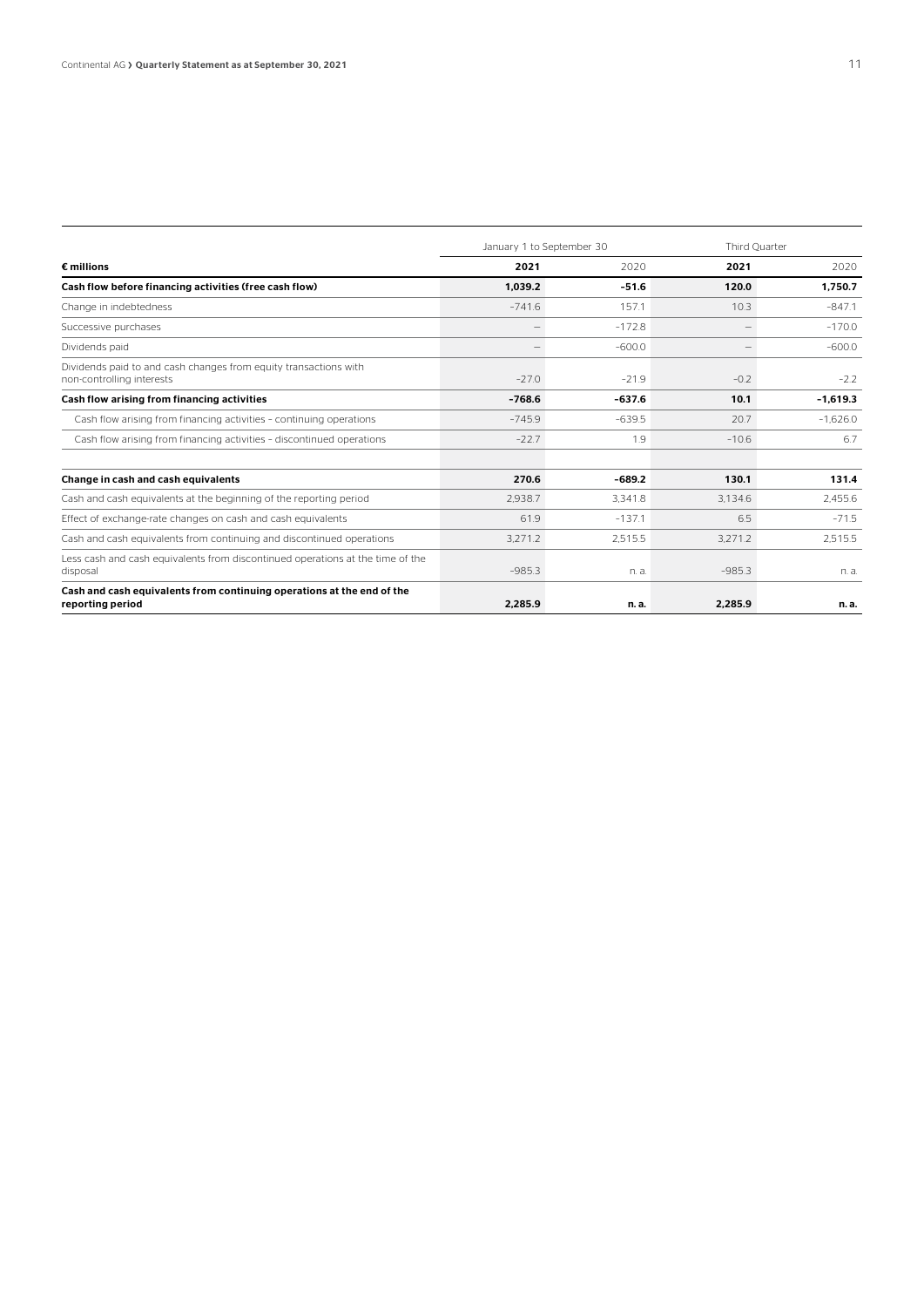### Consolidated Statement of Changes in Equity

| As at September 30, 2021                            | 512.0                              | 4.155.6                  | 10.105.6                 | $-306.3$                                | $-1,867.5$                                   | $-794.5$                 | 72.5                                     | 11.877.4                 | 413.9                            | 12.291.3   |
|-----------------------------------------------------|------------------------------------|--------------------------|--------------------------|-----------------------------------------|----------------------------------------------|--------------------------|------------------------------------------|--------------------------|----------------------------------|------------|
| Other changes <sup>4</sup>                          | -                                  | $\overline{\phantom{m}}$ | $-331.8$                 | $-4.2$                                  | 331.8                                        | $\overline{\phantom{a}}$ | -                                        | $-4.2$                   | 0.2                              | $-4.0$     |
| Successive purchases                                | -                                  | $\overline{\phantom{m}}$ | $\overline{\phantom{0}}$ | $\overline{\phantom{0}}$                | $\overline{\phantom{0}}$                     | $\overline{\phantom{m}}$ | -                                        | $\overline{\phantom{0}}$ | $\overline{\phantom{0}}$         |            |
| Non-cash dividends due to<br>the completed spin-off | -                                  | $\overline{\phantom{m}}$ | $-2.824.8$               | $\overline{\phantom{0}}$                | $\overline{\phantom{0}}$                     | $\overline{\phantom{0}}$ |                                          | $-2,824.8$               | -                                | $-2,824.8$ |
| Dividends paid/resolved                             | -                                  | $\overline{\phantom{a}}$ | -                        | $\overline{\phantom{0}}$                | $\overline{\phantom{0}}$                     | $\overline{\phantom{a}}$ | -                                        | -                        | $-14.4$                          | $-14.4$    |
| Net profit for the period                           | -                                  | -                        | 1,302.0                  | $\qquad \qquad$                         | 617.7                                        | 438.2                    | 86.1                                     | 2,444.0                  | 51.4                             | 2,495.4    |
| Comprehensive income                                | $\overline{\phantom{0}}$           | $\overline{\phantom{0}}$ | $\overline{\phantom{0}}$ | $\overline{\phantom{0}}$                | 617.7                                        | 438.2                    | 86.1                                     | 1.142.0                  | 20.5                             | 1,162.5    |
| Net income                                          | $\overline{\phantom{0}}$           | $\overline{\phantom{0}}$ | 1,302.0                  | $\overline{\phantom{0}}$                | $\overbrace{\phantom{1232211}}$              | $\overline{\phantom{a}}$ | $\overline{\phantom{0}}$                 | 1,302.0                  | 30.9                             | 1,332.9    |
| As at January 1, 2021                               | 512.0                              | 4,155.6                  | 11,960.2                 | $-302.1$                                | $-2,817.0$                                   | $-1,232.7$               | $-13.6$                                  | 12,262.4                 | 376.7                            | 12,639.1   |
| As at September 30, 2020                            | 512.0                              | 4.155.6                  | 11.753.9                 | $-302.1$                                | $-2.646.6$                                   | $-1.209.2$               | $-10.7$                                  | 12.252.9                 | 381.3                            | 12.634.2   |
| Other changes                                       | -                                  | $\overline{\phantom{0}}$ | $\overline{\phantom{0}}$ | 0.1                                     | $\overline{\phantom{0}}$                     | $\overline{\phantom{0}}$ | $\overline{\phantom{0}}$                 | 0.1                      | $\overline{\phantom{0}}$         | 0.1        |
| Successive purchases                                | -                                  | $\overline{\phantom{0}}$ | $\overline{\phantom{0}}$ | $-114.8$                                | $\overline{\phantom{0}}$                     | $\overline{\phantom{a}}$ | -                                        | $-114.8$                 | $-33.5$                          | $-148.3$   |
| Dividends paid/resolved                             | -                                  | $\overline{\phantom{m}}$ | $-600.0$                 | $\overline{\phantom{0}}$                | $\overline{\phantom{0}}$                     | $\overline{\phantom{m}}$ | $\overline{\phantom{0}}$                 | $-600.0$                 | $-33.2$                          | $-633.2$   |
| Net profit for the period                           | -                                  | -                        | $-1,168.2$               | $\qquad \qquad \blacksquare$            | $-280.2$                                     | $-976.1$                 |                                          | $-3.2 -2.427.7$          | $-32.4$                          | $-2,460.1$ |
| Comprehensive income                                | -                                  | $\overline{\phantom{0}}$ | $-0.1$                   | $\overline{\phantom{0}}$                | $-280.2$                                     | $-976.1$                 | $-3.2$                                   | $-1.259.6$               | $-52.1$                          | $-1,311.7$ |
| Net income                                          | $\overline{\phantom{0}}$           | $\overline{\phantom{0}}$ | $-1,168.1$               | $\overline{\phantom{0}}$                | $\overbrace{\phantom{1232211}}$              | $\overline{\phantom{0}}$ | -                                        | $-1.168.1$               | 19.7                             | $-1,148.4$ |
| As at January 1, 2020                               | 512.0                              | 4,155.6                  | 13,522.1                 | $-187.4$                                | $-2,366.4$                                   | $-233.1$                 | $-7.5$                                   | 15,395.3                 | 480.4                            | 15,875.7   |
| $\epsilon$ millions                                 | Subscribed<br>capital <sup>1</sup> | Capital<br>reserves      | Retained<br>earnings     | Successive<br>$pure$ hases <sup>2</sup> | remeasurement<br>of defined<br>benefit plans | currency<br>translation  | financial<br>$in$ struments <sup>3</sup> | Subtotal                 | Non-<br>controlling<br>interests | Total      |
|                                                     |                                    |                          |                          |                                         |                                              | Difference from          |                                          |                          |                                  |            |

*1 Divided into 200,005,983 shares outstanding.* 

*2 Includes, in the previous year, an amount of -€114.8 million from successive purchases of shares in fully consolidated companies and an amount of -€4.2 million* 

*(PY: €0.1 million) relating to effects from the first-time consolidation of previously non-consolidated subsidiaries.* 

*3 The change in the difference arising from financial instruments, including deferred taxes, was due to other investments of €86.1 million (PY: -€3.2 million).* 

*4 Other changes in relation to the retained earnings of €331.8 million resulted from reclassifications to retained earnings not recognized in profit or loss. Of these, €331.4 million was attributable to the spin-off of Vitesco Technologies and €0.4 million resulted from changes in the scope of consolidation. Other changes in non-controlling interests took place due to changes in the scope of consolidation and capital increases.*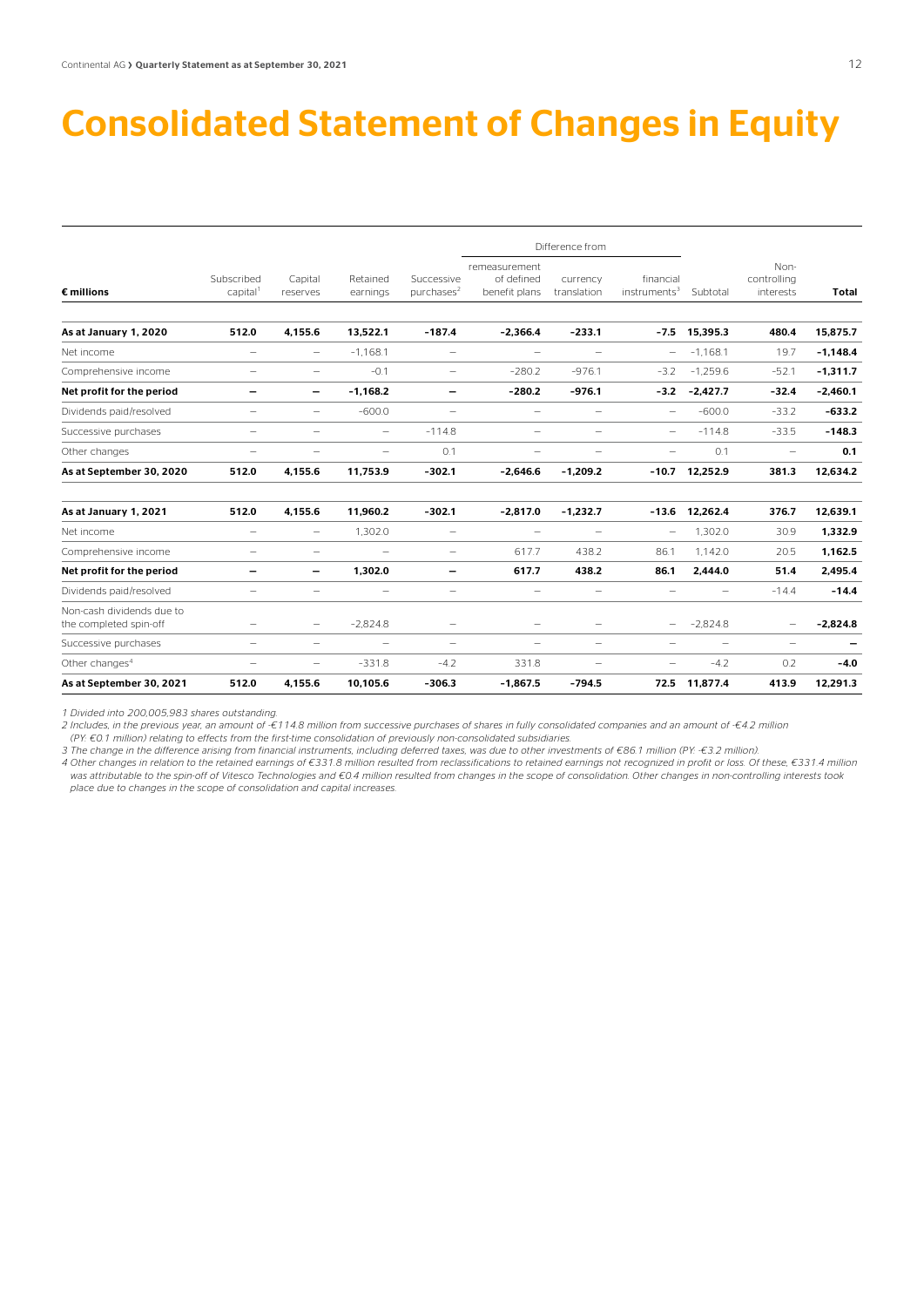### Segment Reporting

The spin-off of parts of the Powertrain segment has resulted in the application of IFRS 5, *Non-current Assets Held for Sale and Discontinued Operations*. These parts make up most of the discontinued operations.

All segment report tables show only the figures for continuing operations in the reporting and comparative periods for all segments. Following the spin-off of Vitesco Technologies, the Contract Manufacturing segment is being reported for the first time. It comprises the continuing operations of the former Powertrain segment. All key figures for the segments reflect the resegmentation over the entire reporting period and are adjusted accordingly for the comparative period.

#### Segment report for the period from January 1 to September 30, 2021

| $\epsilon$ millions                                    | <b>Autonomous</b><br><b>Mobility and</b><br>Safety | Vehicle<br>Networking and<br>Information | <b>Tires</b> | ContiTech | Contract<br>Manufacturing | Other/<br>Holding/<br>Consolidation | Continental<br>Group |
|--------------------------------------------------------|----------------------------------------------------|------------------------------------------|--------------|-----------|---------------------------|-------------------------------------|----------------------|
| External sales                                         | 5.466.3                                            | 5.871.0                                  | 8,541.6      | 4.399.8   | 691.5                     |                                     | 24,970.2             |
| Intercompany sales                                     | 70.3                                               | 52.1                                     | 66.1         | 47.7      | 1.3                       | $-237.5$                            |                      |
| Sales (total)                                          | 5,536.6                                            | 5,923.1                                  | 8,607.7      | 4,447.5   | 692.8                     | $-237.5$                            | 24,970.2             |
| EBIT (segment result)                                  | $-82.4$                                            | $-118.2$                                 | 1,362.9      | 301.1     | 124.6                     | $-34.2$                             | 1,553.8              |
| in % of sales                                          | $-1.5$                                             | $-2.0$                                   | 15.8         | 6.8       | 18.0                      |                                     | 6.2                  |
| Depreciation and amortization <sup>1</sup>             | 388.1                                              | 371.9                                    | 608.8        | 240.0     | 52.4                      | 6.1                                 | 1,667.3              |
| thereof impairment <sup>2</sup>                        | $-2.8$                                             | 0.8                                      | 1.0          | 0.3       | 13.7                      | 0.1                                 | 13.1                 |
| Capital expenditure <sup>3</sup>                       | 301.6                                              | 323.9                                    | 302.3        | 131.9     | 10.8                      | 36.7                                | 1,107.2              |
| in % of sales                                          | 5.4                                                | 5.5                                      | 3.5          | 3.0       | 1.6                       |                                     | 4.4                  |
| Operating assets as at September 30                    | 4.514.1                                            | 3,575.5                                  | 6,727.1      | 3.063.7   | 807.1                     | 118.5                               | 18,806.0             |
| Number of employees as at September 30 <sup>4</sup>    | 44,809                                             | 44,365                                   | 57.137       | 42,790    | 2,944                     | 450                                 | 192,495              |
| Adjusted sales <sup>5</sup>                            | 5,536.6                                            | 5,923.1                                  | 8,607.6      | 4,447.5   | 692.8                     | $-237.5$                            | 24,970.1             |
| Adjusted operating result (adjusted EBIT) <sup>6</sup> | $-11.2$                                            | $-59.1$                                  | 1,377.0      | 371.0     | 97.4                      | $-99.0$                             | 1,676.1              |
| in % of adjusted sales                                 | $-0.2$                                             | $-1.0$                                   | 16.0         | 8.3       | 14.1                      |                                     | 6.7                  |

With the application of IFRS 5, the external sales of Vitesco Technologies resulting from supply and service relationships between the Contract Manufacturing segment and *Vitesco Technologies have been shown as external sales of the Contract Manufacturing segment due to the continuation of the supply and service relationships. The external sales of discontinued operations have been reduced by this amount.* 

*1 Excluding impairment on financial investments.* 

*2 Impairment also includes necessary reversal of impairment losses.* 

*3 Capital expenditure on property, plant and equipment, and software.* 

*4 Excluding trainees.* 

*5 Before changes in the scope of consolidation.*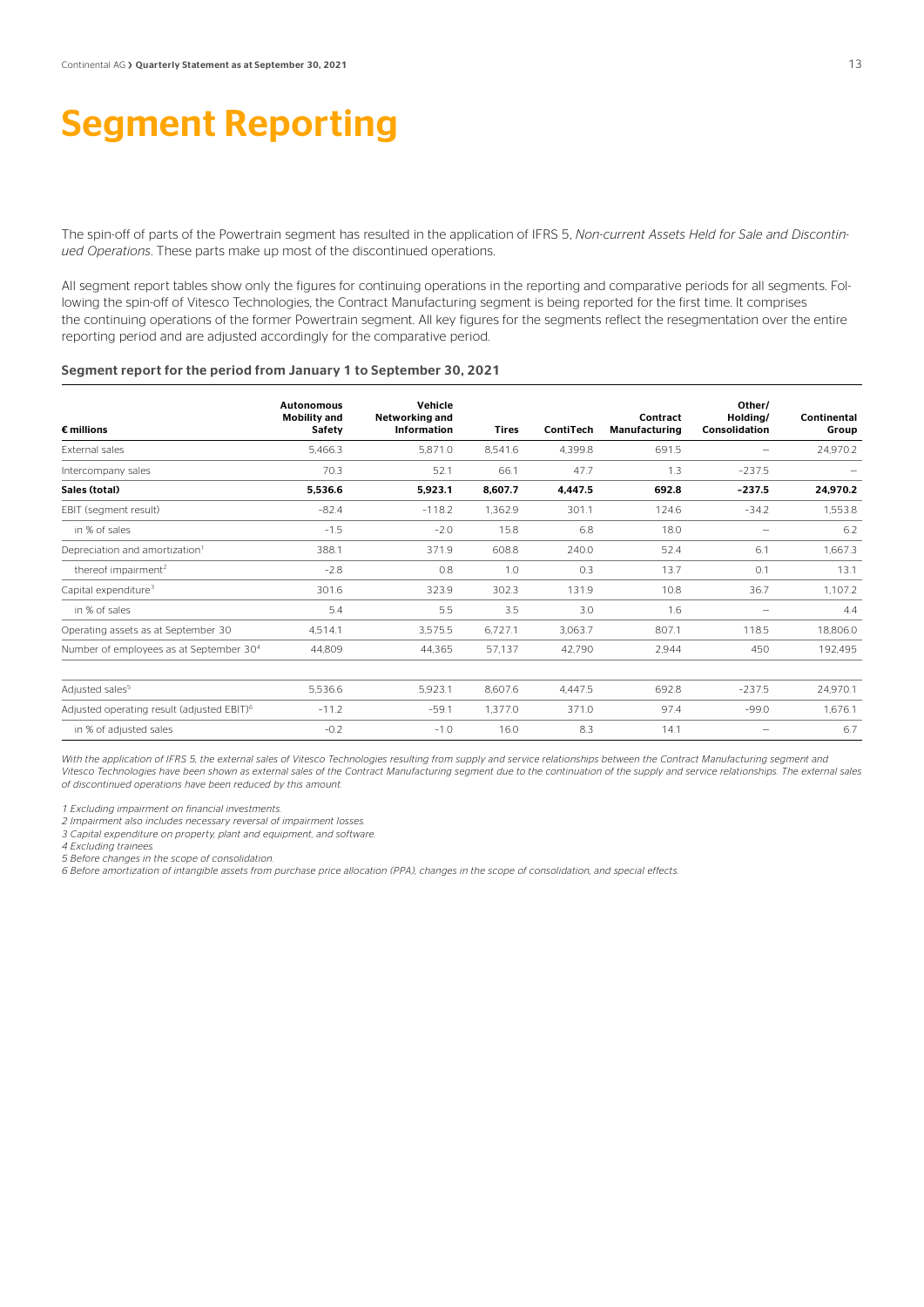#### Segment report for the period from January 1 to September 30, 2020

| $\epsilon$ millions                                    | <b>Autonomous</b><br><b>Mobility and</b><br>Safety | Vehicle<br>Networking and<br>Information | <b>Tires</b> | ContiTech | Contract<br><b>Manufacturing</b> | Other/<br>Holding/<br>Consolidation | Continental<br>Group |
|--------------------------------------------------------|----------------------------------------------------|------------------------------------------|--------------|-----------|----------------------------------|-------------------------------------|----------------------|
| External sales                                         | 5,279.9                                            | 5.536.0                                  | 7.238.2      | 4.005.6   | 684.2                            |                                     | 22,743.9             |
| Intercompany sales                                     | 46.3                                               | 117.1                                    | 46.2         | 48.7      | 2.0                              | $-260.3$                            |                      |
| Sales (total)                                          | 5,326.2                                            | 5,653.1                                  | 7,284.4      | 4,054.3   | 686.2                            | $-260.3$                            | 22,743.9             |
| EBIT (segment result)                                  | $-159.3$                                           | $-1.160.2$                               | 518.9        | 153.1     | $-46.3$                          | $-85.8$                             | $-779.6$             |
| in % of sales                                          | $-3.0$                                             | $-20.5$                                  | 7.1          | 3.8       | $-6.7$                           |                                     | $-3.4$               |
| Depreciation and amortization <sup>1</sup>             | 373.1                                              | 1.094.1                                  | 630.3        | 277.7     | 48.7                             | 11.0                                | 2,434.9              |
| thereof impairment <sup>2</sup>                        | $-3.0$                                             | 720.2                                    | $-0.7$       | 15.6      | 2.1                              | 0.0                                 | 734.2                |
| Capital expenditure <sup>3</sup>                       | 267.0                                              | 303.9                                    | 360.8        | 125.2     | 21.3                             | 52.0                                | 1.130.2              |
| in % of sales                                          | 5.0                                                | 5.4                                      | 5.0          | 3.1       | 3.1                              |                                     | 5.0                  |
| Operating assets as at September 30                    | 4.550.6                                            | 3,695.7                                  | 6,837.4      | 3.192.1   | 271.5                            | 179.7                               | 18,727.0             |
| Number of employees as at September 30 <sup>4</sup>    | 45,684                                             | 45,136                                   | 56,679       | 43,107    | 3,432                            | 405                                 | 194.443              |
| Adjusted sales <sup>5</sup>                            | 5,261.3                                            | 5,524.9                                  | 7,284.4      | 4,046.9   | 686.2                            | $-260.3$                            | 22,543.4             |
| Adjusted operating result (adjusted EBIT) <sup>6</sup> | $-19.3$                                            | $-311.3$                                 | 794.2        | 274.1     | 66.3                             | $-82.9$                             | 721.1                |
| in % of adjusted sales                                 | $-0.4$                                             | $-5.6$                                   | 10.9         | 6.8       | 9.7                              |                                     | 3.2                  |

With the application of IFRS 5, the external sales of Vitesco Technologies resulting from supply and service relationships between the Contract Manufacturing segment and *Vitesco Technologies have been shown as external sales of the Contract Manufacturing segment due to the continuation of the supply and service relationships. The external sales of discontinued operations have been reduced by this amount.* 

*1 Excluding impairment on financial investments.* 

*2 Impairment also includes necessary reversal of impairment losses. Expenses from derecognitions of brand values are likewise included.* 

*3 Capital expenditure on property, plant and equipment, and software.* 

*4 Excluding trainees.* 

*5 Before changes in the scope of consolidation.*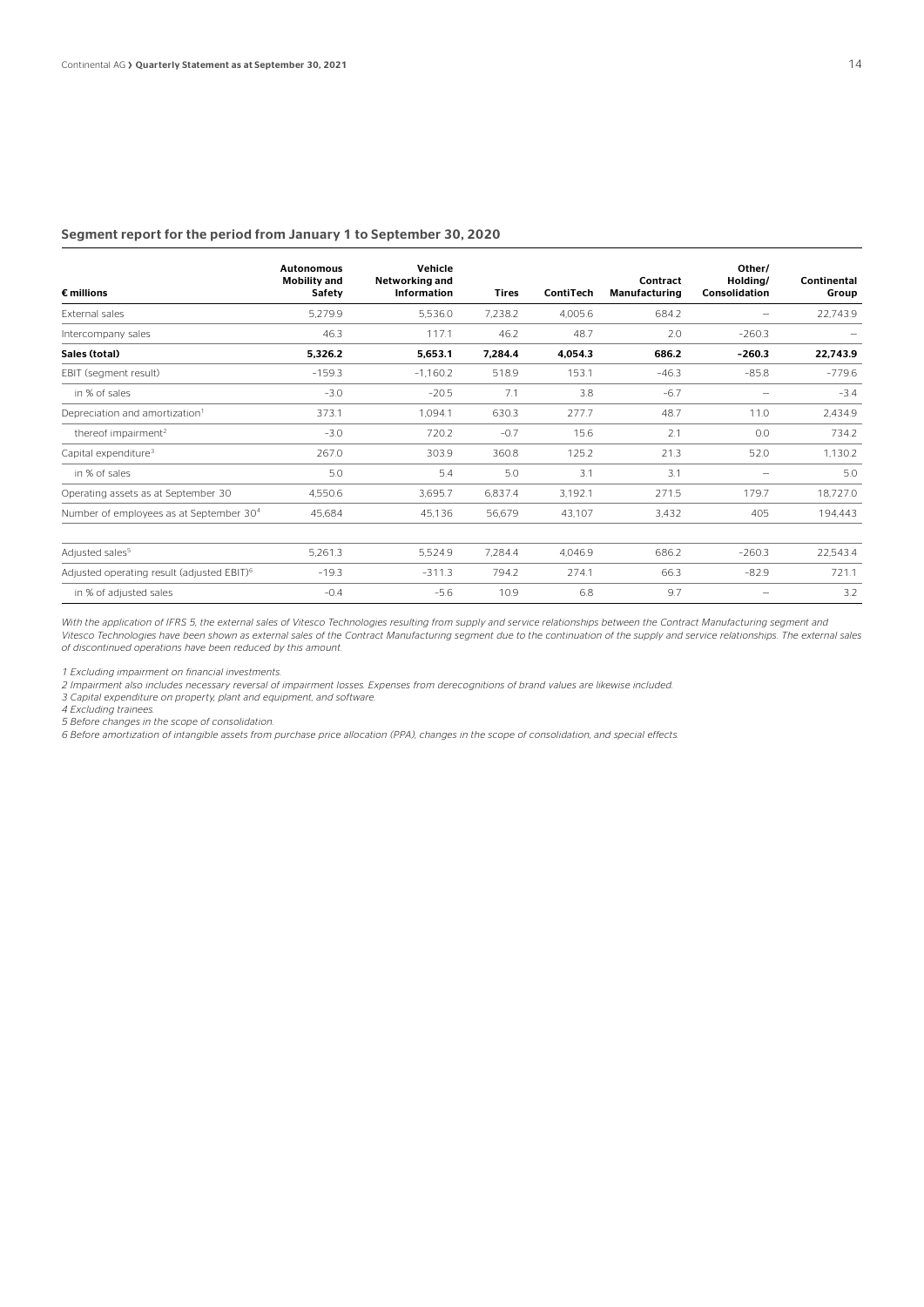#### Reconciliation of sales to adjusted sales and of EBITDA to adjusted operating result (adjusted EBIT) from January 1 to September 30, 2021

| $\epsilon$ millions                                                       | <b>Autonomous</b><br><b>Mobility and</b><br><b>Safety</b> | Vehicle<br>Networking and<br><b>Information</b> | <b>Tires</b>             | ContiTech                | Contract<br><b>Manufacturing</b> | Other/<br>Holdina/<br>Consolidation | Continental<br>Group |
|---------------------------------------------------------------------------|-----------------------------------------------------------|-------------------------------------------------|--------------------------|--------------------------|----------------------------------|-------------------------------------|----------------------|
| <b>Sales</b>                                                              | 5,536.6                                                   | 5,923.1                                         | 8,607.7                  | 4,447.5                  | 692.8                            | $-237.5$                            | 24,970.2             |
| Changes in the scope of consolidation <sup>1</sup>                        | $\overline{\phantom{0}}$                                  | $\overline{\phantom{0}}$                        | $-0.1$                   |                          | $\overline{\phantom{a}}$         | -                                   | $-0.1$               |
| <b>Adjusted sales</b>                                                     | 5,536.6                                                   | 5,923.1                                         | 8,607.6                  | 4.447.5                  | 692.8                            | $-237.5$                            | 24,970.1             |
| <b>EBITDA</b>                                                             | 305.7                                                     | 253.7                                           | 1,971.7                  | 541.1                    | 177.0                            | $-28.1$                             | 3,221.1              |
| Depreciation and amortization <sup>2</sup>                                | $-388.1$                                                  | $-371.9$                                        | $-608.8$                 | $-240.0$                 | $-52.4$                          | $-6.1$                              | $-1.667.3$           |
| <b>EBIT</b>                                                               | $-82.4$                                                   | $-118.2$                                        | 1,362.9                  | 301.1                    | 124.6                            | $-34.2$                             | 1,553.8              |
| Amortization of intangible assets from<br>purchase price allocation (PPA) | 0.8                                                       | 48.6                                            | 13.1                     | 54.6                     | $\overline{\phantom{0}}$         | $\overline{\phantom{0}}$            | 117.1                |
| Changes in the scope of consolidation <sup>1</sup>                        | $\overline{\phantom{0}}$                                  | $\overline{\phantom{0}}$                        | 0.1                      | $\qquad \qquad -$        | $\overline{\phantom{0}}$         | $\overline{\phantom{0}}$            | 0.1                  |
| Special effects                                                           |                                                           |                                                 |                          |                          |                                  |                                     |                      |
| Impairment on goodwill                                                    | $\overline{\phantom{0}}$                                  | $\overline{\phantom{0}}$                        | $\overline{\phantom{0}}$ | $\qquad \qquad -$        | $\overline{\phantom{a}}$         | $\overline{\phantom{0}}$            |                      |
| Impairment <sup>3</sup>                                                   | $-2.8$                                                    | 0.8                                             | 0.1                      | $\overline{\phantom{0}}$ | 10.4                             | 0.1                                 | 8.6                  |
| Restructuring <sup>4</sup>                                                | $-25.0$                                                   | $-26.1$                                         | $-17.3$                  | 0.7                      | $-39.6$                          | $\overline{\phantom{0}}$            | $-107.3$             |
| Restructuring-related expenses                                            | 22.6                                                      | 11.6                                            | $\overline{\phantom{m}}$ | 3.3                      | 0.4                              | $\overline{\phantom{0}}$            | 37.9                 |
| Severance payments                                                        | 29.3                                                      | 13.1                                            | 18.1                     | 11.3                     | 1.6                              | 0.7                                 | 74.1                 |
| Gains and losses from disposals of<br>companies and business operations   | -                                                         | $-0.3$                                          | -                        | $\overline{\phantom{0}}$ | $\overline{\phantom{0}}$         | $-69.6$                             | $-69.9$              |
| Other <sup>5</sup>                                                        | 46.3                                                      | 11.4                                            | $\overline{\phantom{0}}$ |                          | $\overline{\phantom{a}}$         | 4.0                                 | 61.7                 |
| Adjusted operating result (adjusted EBIT)                                 | $-11.2$                                                   | $-59.1$                                         | 1,377.0                  | 371.0                    | 97.4                             | $-99.0$                             | 1.676.1              |

*1 Changes in the scope of consolidation include additions and disposals as part of share and asset deals. Adjustments were made for additions in the reporting year and for disposals in the comparative period of the prior year.* 

*2 Excluding impairment on financial investments.* 

*3 Impairment also includes necessary reversal of impairment losses. It does not include impairment that arose in connection with a restructuring and impairment on financial investments.* 

*4 In addition to adjustments to restructuring measures, this includes impairment losses totaling €4.5 million (Tires €0.9 million; ContiTech €0.3 million; Contract Manufacturing €3.3 million).* 

*5 Mainly includes expenses of €90.8 million in connection with the spin-off of parts of the Powertrain segment. It also includes expenses totaling €3.2 million in connection with preparations for the repatriation of the business from associate OSRAM CONTINENTAL GmbH, Munich, Germany, and income of €32.5 million from the reversal of provisions for capital commitments to this associate.*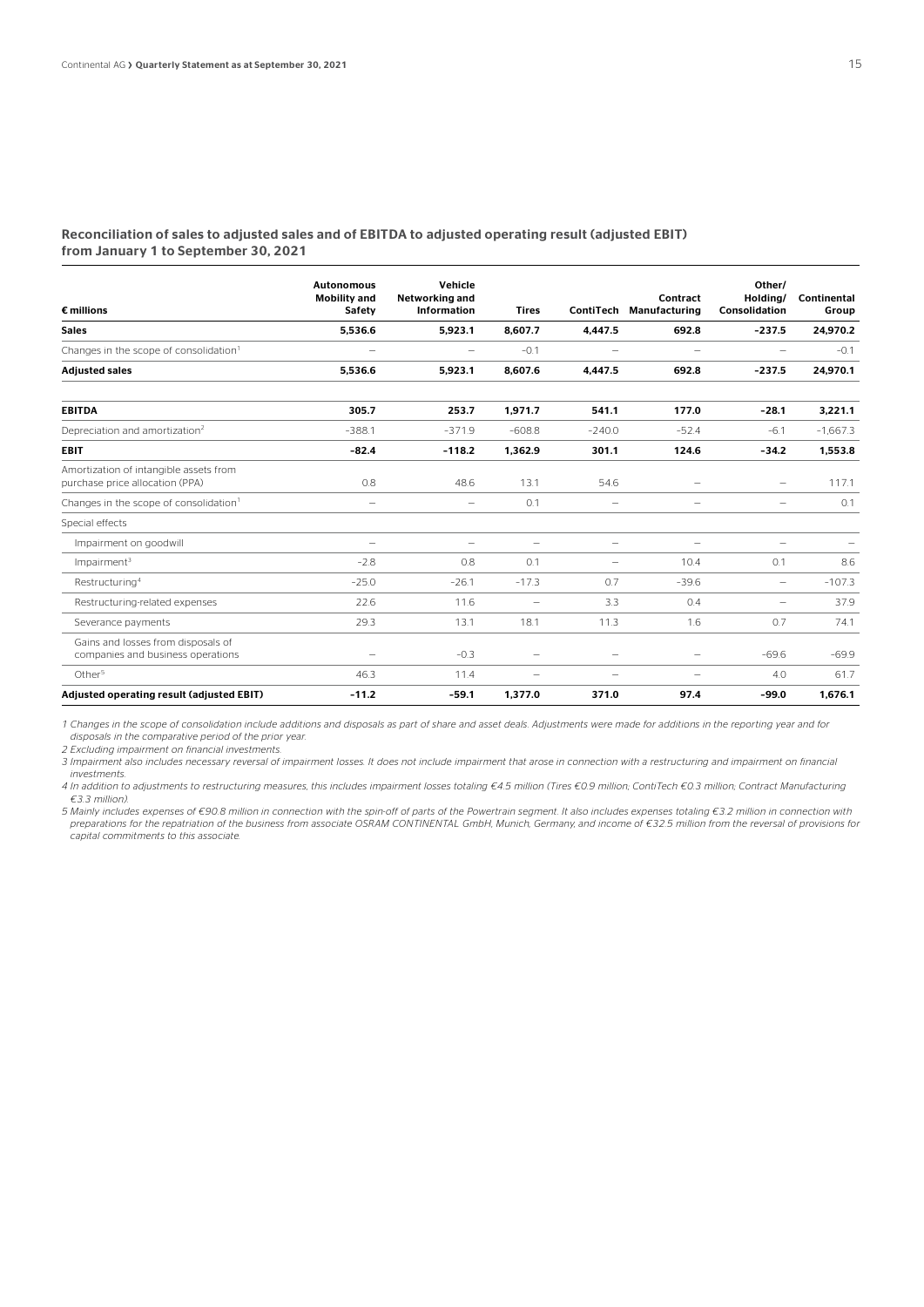#### Reconciliation of sales to adjusted sales and of EBITDA to adjusted operating result (adjusted EBIT) from January 1 to September 30, 2020

| $\epsilon$ millions                                                       | <b>Autonomous</b><br><b>Mobility and</b><br>Safety | Vehicle<br>Networking and<br><b>Information</b> | <b>Tires</b>             | ContiTech                | Contract<br><b>Manufacturing</b> | Other/<br>Holdina/<br><b>Consolidation</b> | Continental<br>Group |
|---------------------------------------------------------------------------|----------------------------------------------------|-------------------------------------------------|--------------------------|--------------------------|----------------------------------|--------------------------------------------|----------------------|
| <b>Sales</b>                                                              | 5.326.2                                            | 5.653.1                                         | 7.284.4                  | 4.054.3                  | 686.2                            | $-260.3$                                   | 22.743.9             |
| Changes in the scope of consolidation <sup>1</sup>                        | $-64.9$                                            | $-128.2$                                        | -                        | $-7.4$                   | $\overline{\phantom{0}}$         | -                                          | $-200.5$             |
| <b>Adjusted sales</b>                                                     | 5,261.3                                            | 5,524.9                                         | 7.284.4                  | 4,046.9                  | 686.2                            | $-260.3$                                   | 22.543.4             |
| <b>EBITDA</b>                                                             | 213.8                                              | $-66.1$                                         | 1.149.2                  | 430.8                    | 2.4                              | $-74.8$                                    | 1.655.3              |
| Depreciation and amortization <sup>2</sup>                                | $-373.1$                                           | $-1.094.1$                                      | $-630.3$                 | $-277.7$                 | $-48.7$                          | $-11.0$                                    | $-2,434.9$           |
| <b>EBIT</b>                                                               | $-159.3$                                           | $-1,160.2$                                      | 518.9                    | 153.1                    | $-46.3$                          | $-85.8$                                    | $-779.6$             |
| Amortization of intangible assets from<br>purchase price allocation (PPA) |                                                    | 49.4                                            | 14.2                     | 67.7                     | -                                | -                                          | 131.3                |
| Changes in the scope of consolidation <sup>1</sup>                        | 12.4                                               | $-13.4$                                         | -                        | 0.2                      | -                                | $\overline{\phantom{0}}$                   | $-0.8$               |
| Special effects                                                           |                                                    |                                                 |                          |                          |                                  |                                            |                      |
| Impairment on goodwill                                                    | $\overline{\phantom{0}}$                           | 649.3                                           | -                        | $\overline{\phantom{m}}$ | $\qquad \qquad$                  | -                                          | 649.3                |
| Impairment <sup>3</sup>                                                   | $-3.2$                                             | 70.9                                            | $\overline{\phantom{0}}$ | 14.5                     | 2.1                              | 0.0                                        | 84.3                 |
| Restructuring <sup>4</sup>                                                | 108.9                                              | 231.0                                           | 254.6                    | 26.8                     | 109.2                            | -                                          | 730.5                |
| Restructuring-related expenses                                            | 7.0                                                | 1.4                                             | $\overline{\phantom{0}}$ | 0.3                      | $\overline{\phantom{a}}$         | $\overline{\phantom{0}}$                   | 8.7                  |
| Severance payments                                                        | 5.4                                                | 7.2                                             | 6.3                      | 9.2                      | 1.3                              | 0.2                                        | 29.6                 |
| Gains and losses from disposals of<br>companies and business operations   | 0.0                                                | $-157.0$                                        | 0.2                      | 2.3                      | $\overline{\phantom{a}}$         | $\overline{\phantom{0}}$                   | $-154.5$             |
| Other <sup>5</sup>                                                        | 9.5                                                | 10.1                                            | $\overline{\phantom{0}}$ | $\overline{\phantom{0}}$ | $\overline{\phantom{0}}$         | 2.7                                        | 22.3                 |
| Adjusted operating result (adjusted EBIT)                                 | $-19.3$                                            | $-311.3$                                        | 794.2                    | 274.1                    | 66.3                             | $-82.9$                                    | 721.1                |

*1 Changes in the scope of consolidation include additions and disposals as part of share and asset deals. Adjustments were made for additions in the reporting year and for disposals in the comparative period of the prior year.* 

*2 Excluding impairment on financial investments.* 

*3 Impairment also includes necessary reversal of impairment losses. It does not include impairment that arose in connection with a restructuring and impairment on financial investments. It does include expenses from derecognitions of brand values of €71.2 million in the Vehicle Networking and Information segment and of €14.5 million in the ContiTech segment.* 

*4 In addition to adjustments to restructuring measures, this includes impairment losses totaling €1.3 million (Autonomous Mobility and Safety €0.2 million;* 

*ContiTech €1.1 million) and a reversal of impairment losses of €0.7 million in the Tires segment.* 

*5 Includes expenses of €22.3 million in connection with the spin-off of parts of the Powertrain segment.* 

#### Reconciliation of sales and EBIT from continuing operations in accordance with the consolidated statement of income to sales and EBIT from continuing and discontinued operations

|                                                                                          | January 1 to September 30 |            |  |  |
|------------------------------------------------------------------------------------------|---------------------------|------------|--|--|
| $\epsilon$ millions                                                                      | 2021                      | 2020       |  |  |
| Sales from continuing operations in accordance with the consolidated statement of income | 24.970.2                  | 22.743.9   |  |  |
| Plus sales from discontinued operations                                                  | 4.432.6                   | 4.083.8    |  |  |
| Consolidated sales (continuing and discontinued operations)                              | 29.402.8                  | 26,827.7   |  |  |
| EBIT from continuing operations in accordance with the consolidated statement of income  | 1.553.8                   | $-779.6$   |  |  |
| Plus EBIT from discontinued operations                                                   | 314.1                     | $-2866$    |  |  |
| Consolidated EBIT (continuing and discontinued operations)                               | 1.867.9                   | $-1.066.2$ |  |  |

Hanover, October 22, 2021

Continental Aktiengesellschaft The Executive Board